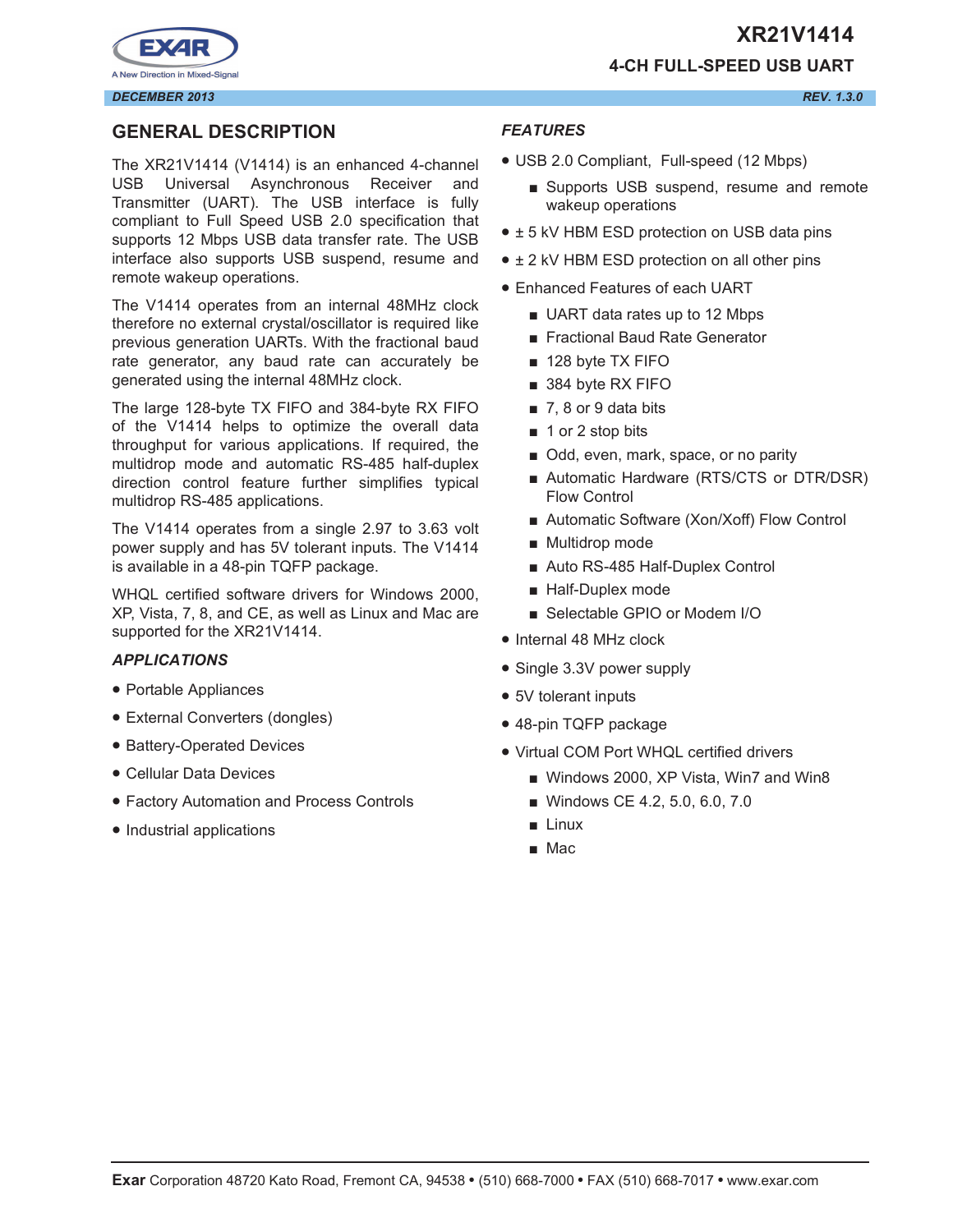# **XR21V1414 4-CH FULL-SPEED USB UART** *REV. 1.3.0*



#### **FIGURE 1. XR21V1414 BLOCK DIAGRAM**

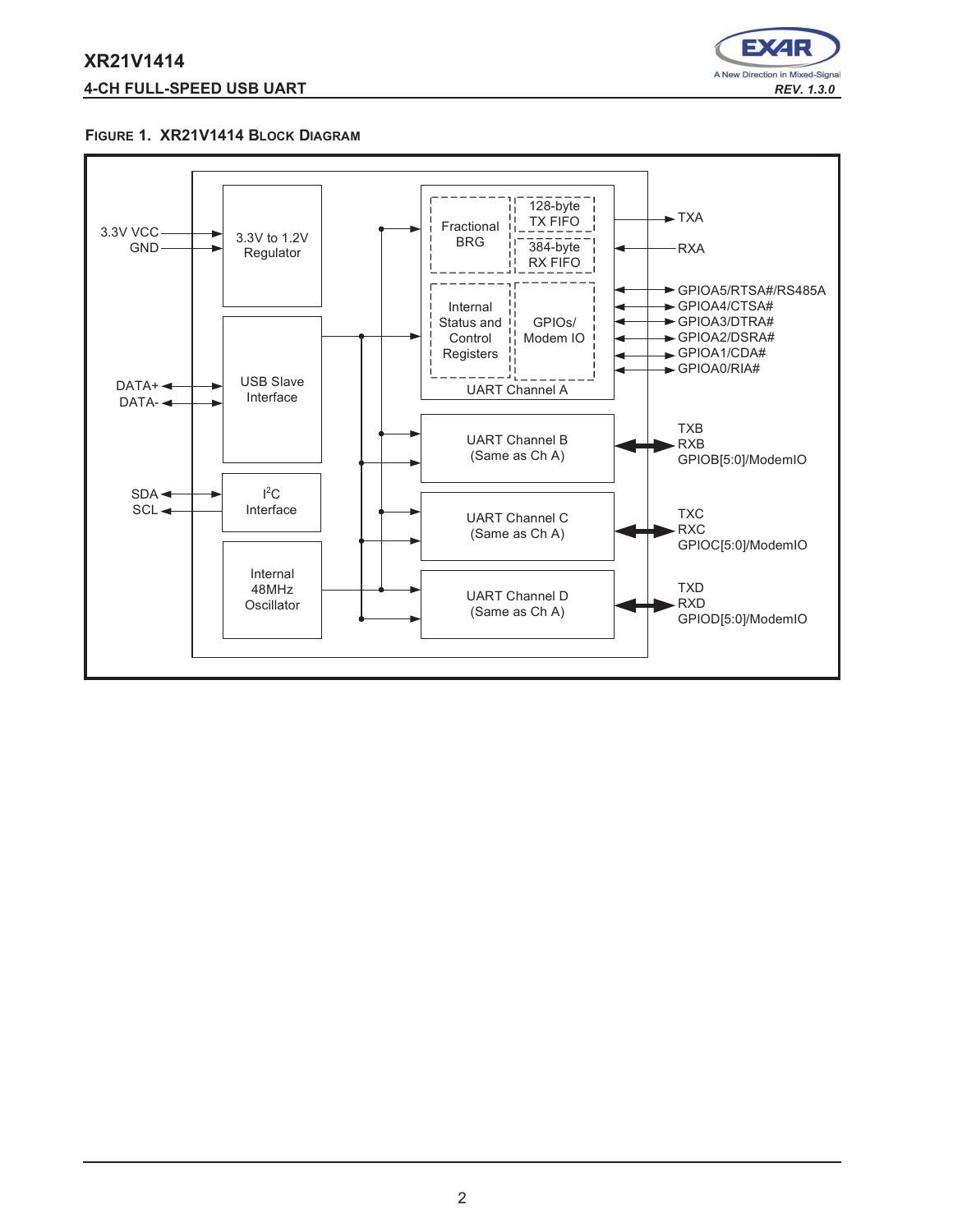

*REV. 1.3.0* **4-CH FULL-SPEED USB UART**

#### **FIGURE 2. PIN OUT ASSIGNMENT**



#### *ORDERING INFORMATION*

| <b>PART NUMBER</b> | <b>PACKAGE</b> | <b>OPERATING TEMPERATURE RANGE</b> | <b>DEVICE STATUS</b> |
|--------------------|----------------|------------------------------------|----------------------|
| XR21V1414IM48-F    | 48-pin TQFP    | -40°C to +85°C                     | Active               |
| XR21V1414IM48TR-F  | 48-pin TQFP    | -40°C to +85°C                     | Active               |

*NOTE:* **TR = Tape and Reel, F = Green / RoHS**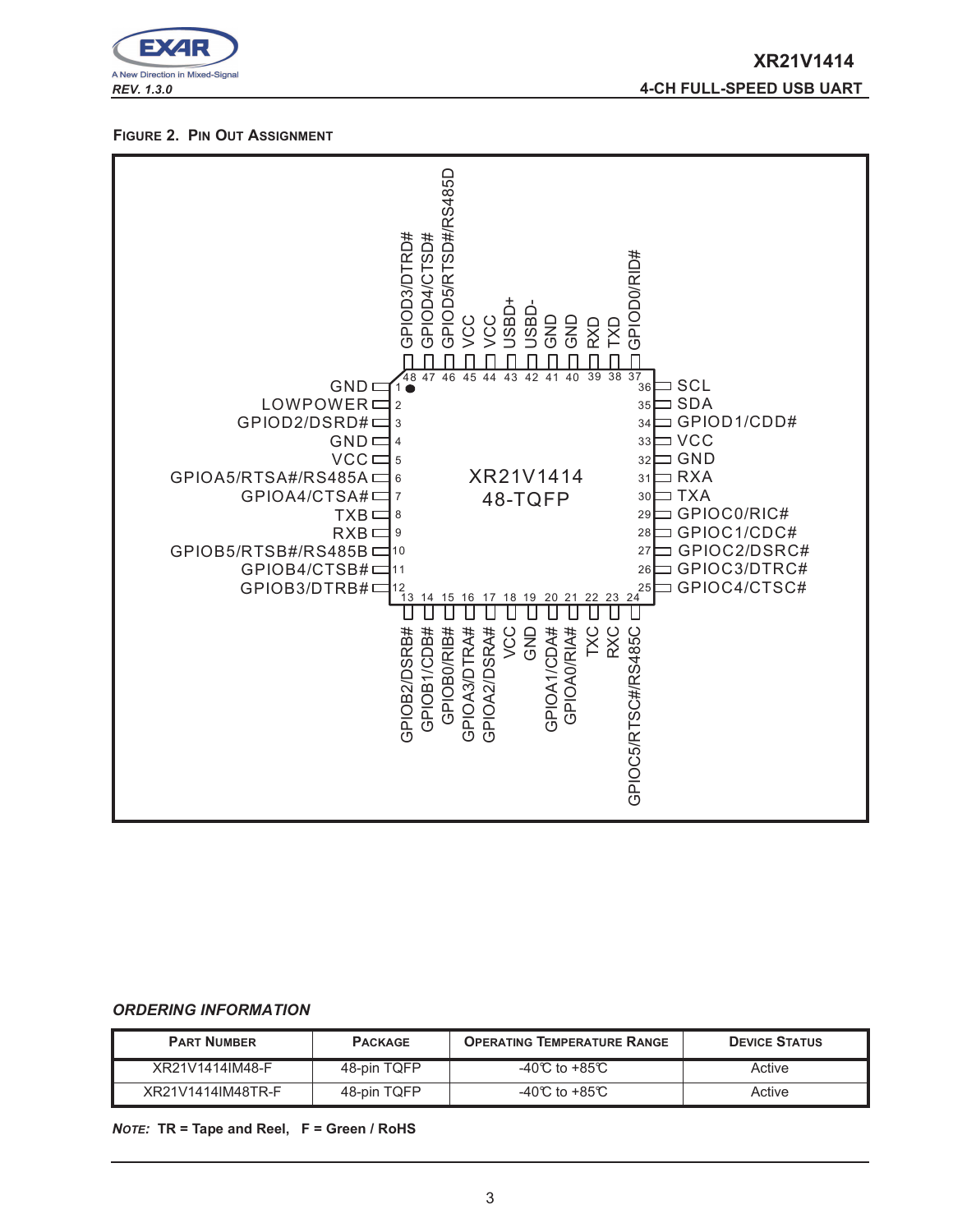# **4-CH FULL-SPEED USB UART** *REV. 1.3.0*



# **PIN DESCRIPTIONS**

| <b>NAME</b>                    | <b>48-QFN</b><br>PIN# | <b>TYPE</b> | <b>DESCRIPTION</b>                                                                                                                                                                                                                                                                                                                                                                                                          |  |  |  |  |  |
|--------------------------------|-----------------------|-------------|-----------------------------------------------------------------------------------------------------------------------------------------------------------------------------------------------------------------------------------------------------------------------------------------------------------------------------------------------------------------------------------------------------------------------------|--|--|--|--|--|
| <b>UART Channel A Signals</b>  |                       |             |                                                                                                                                                                                                                                                                                                                                                                                                                             |  |  |  |  |  |
| <b>RXA</b>                     | 31                    |             | UART Channel A Receive Data or IR Receive Data. This pin has an inter-<br>nal pull-up resistor. Internal pull-up resistor is not disabled during suspend<br>mode.                                                                                                                                                                                                                                                           |  |  |  |  |  |
| <b>TXA</b>                     | 30                    | $\circ$     | UART Channel A Transmit Data or IR Transmit Data.                                                                                                                                                                                                                                                                                                                                                                           |  |  |  |  |  |
| GPIOA0/RIA#/<br>RWKA#          | 21                    | I/O         | UART Channel A general purpose I/O or UART Ring-Indicator input<br>(active low) or Remote Wakeup Input (See "Section 1.5.12, USB Sus-<br>pend" on page 14.). This pin has an internal pull-up resistor which is<br>disabled during suspend mode. If using this GPIO as an input, an external<br>pull-up resistor is required to minimize the power consumption in the sus-<br>pend mode.                                    |  |  |  |  |  |
| GPIOA1/CDA#                    | 20                    | I/O         | UART Channel A general purpose I/O or UART Carrier-Detect input<br>(active low). This pin has an internal pull-up resistor which is disabled dur-<br>ing suspend mode. If using this GPIO as an input, an external pull-up<br>resistor is required to minimize the power consumption in the suspend<br>mode.                                                                                                                |  |  |  |  |  |
| GPIOA2/DSRA#                   | 17                    | I/O         | UART Channel A general purpose I/O or UART Data-Set-Ready input<br>(active low). See "Section 1.5.6, Automatic DTR/DSR Hardware<br>Flow Control" on page 13. This pin has an internal pull-up resistor<br>which is disabled during suspend mode. If using this GPIO as an input, an<br>external pull-up resistor is required to minimize the power consumption in<br>the suspend mode.                                      |  |  |  |  |  |
| GPIOA3/DTRA#                   | 16                    | I/O         | UART Channel A general purpose I/O or UART Data-Terminal-Ready out-<br>put (active low). See "Section 1.5.6, Automatic DTR/DSR Hard-<br>ware Flow Control" on page 13. This pin has an internal pull-up<br>resistor which is disabled during suspend mode. If using this GPIO as an<br>input, an external pull-up resistor is required to minimize the power con-<br>sumption in the suspend mode.                          |  |  |  |  |  |
| GPIOA4/CTSA#                   | $\overline{7}$        | I/O         | UART Channel A general purpose I/O or UART Clear-to-Send input<br>(active low). See "Section 1.5.5, Automatic RTS/CTS Hardware<br>Flow Control" on page 13. This pin has an internal pull-up resistor<br>which is disabled during suspend mode. If using this GPIO as an input, an<br>external pull-up resistor is required to minimize the power consumption in<br>the suspend mode.                                       |  |  |  |  |  |
| GPIOA5/RTSA#/<br><b>RS485A</b> | 6                     | I/O         | UART Channel A general purpose I/O or UART Request-to-Send output<br>(active low) or auto RS-485 half-duplex control. See "Section 1.5.5,<br>Automatic RTS/CTS Hardware Flow Control" on page 13. This<br>pin has an internal pull-up resistor which is disabled during suspend mode.<br>If using this GPIO as an input, an external pull-up resistor is required to<br>minimize the power consumption in the suspend mode. |  |  |  |  |  |
| <b>UART Channel B Signals</b>  |                       |             |                                                                                                                                                                                                                                                                                                                                                                                                                             |  |  |  |  |  |
| <b>RXB</b>                     | 9                     |             | UART Channel B Receive Data or IR Receive Data. This pin has an inter-<br>nal pull-up resistor. Internal pull-up resistor is not disabled during suspend<br>mode.                                                                                                                                                                                                                                                           |  |  |  |  |  |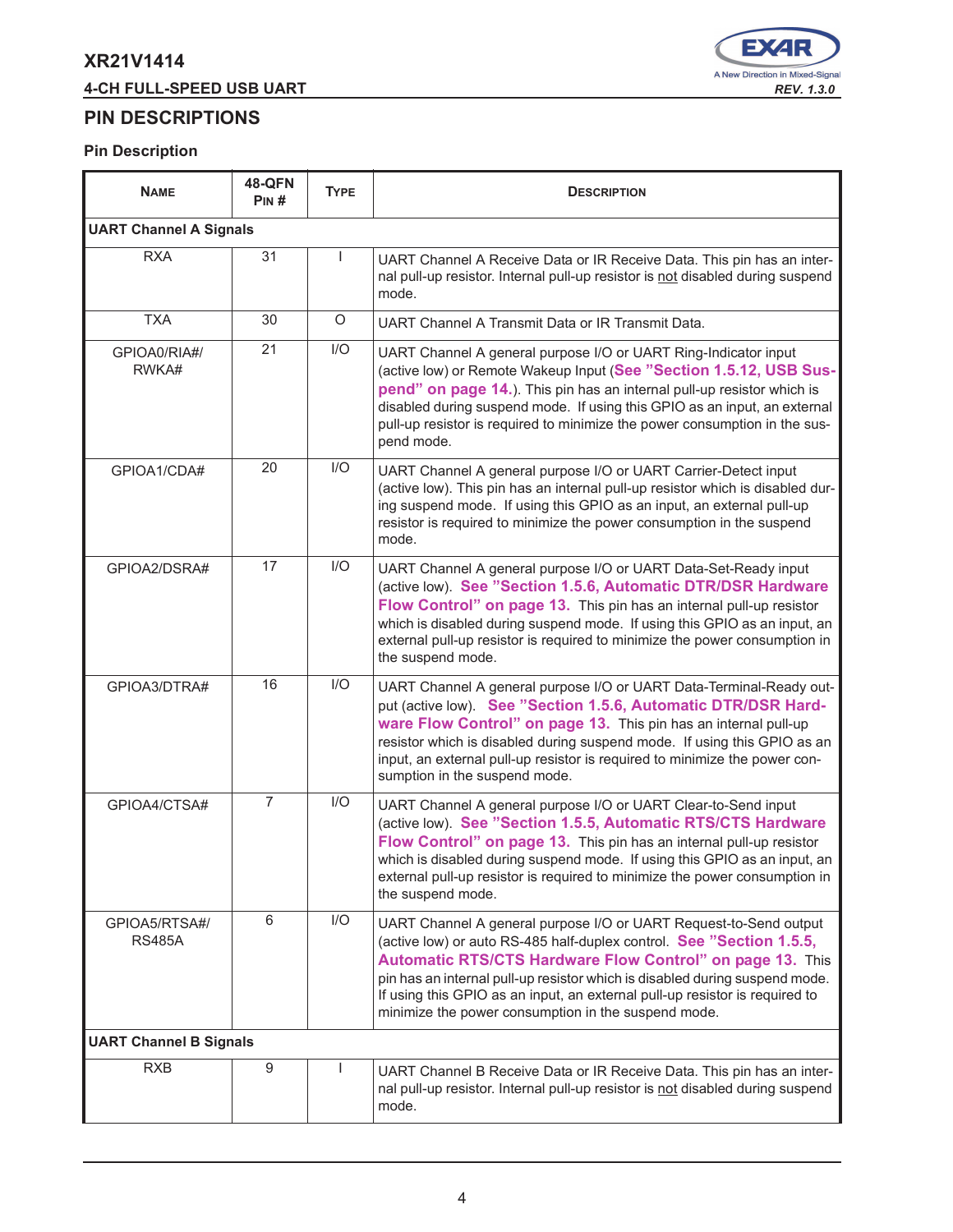

| <b>NAME</b>                    | <b>48-QFN</b><br>PIN# | <b>TYPE</b> | <b>DESCRIPTION</b>                                                                                                                                                                                                                                                                                                                                                                                                          |  |  |  |  |
|--------------------------------|-----------------------|-------------|-----------------------------------------------------------------------------------------------------------------------------------------------------------------------------------------------------------------------------------------------------------------------------------------------------------------------------------------------------------------------------------------------------------------------------|--|--|--|--|
| <b>TXB</b>                     | 8                     | O           | UART Channel B Transmit Data or IR Transmit Data.                                                                                                                                                                                                                                                                                                                                                                           |  |  |  |  |
| GPIOB0/RIB#/<br>RWKB#          | 15                    | I/O         | UART Channel B general purpose I/O or UART Ring-Indicator input<br>(active low) or Remote Wakeup Input (See "Section 1.5.12, USB Sus-<br>pend" on page 14.). This pin has an internal pull-up resistor which is<br>disabled during suspend mode. If using this GPIO as an input, an external<br>pull-up resistor is required to minimize the power consumption in the sus-<br>pend mode.                                    |  |  |  |  |
| GPIOB1/CDB#                    | 14                    | 1/O         | UART Channel B general purpose I/O or UART Carrier-Detect input<br>(active low). This pin has an internal pull-up resistor which is disabled dur-<br>ing suspend mode. If using this GPIO as an input, an external pull-up<br>resistor is required to minimize the power consumption in the suspend<br>mode.                                                                                                                |  |  |  |  |
| GPIOB2/DSRB#                   | 13                    | I/O         | UART Channel B general purpose I/O or UART Data-Set-Ready input<br>(active low). See "Section 1.5.6, Automatic DTR/DSR Hardware<br>Flow Control" on page 13. This pin has an internal pull-up resistor<br>which is disabled during suspend mode. If using this GPIO as an input, an<br>external pull-up resistor is required to minimize the power consumption in<br>the suspend mode.                                      |  |  |  |  |
| GPIOB3/DTRB#                   | 12                    | I/O         | UART Channel B general purpose I/O or UART Data-Terminal-Ready out-<br>put (active low). See "Section 1.5.6, Automatic DTR/DSR Hard-<br>ware Flow Control" on page 13. This pin has an internal pull-up<br>resistor which is disabled during suspend mode. If using this GPIO as an<br>input, an external pull-up resistor is required to minimize the power con-<br>sumption in the suspend mode.                          |  |  |  |  |
| GPIOB4/CTSB#                   | 11                    | I/O         | UART Channel B general purpose I/O or UART Clear-to-Send input<br>(active low). See "Section 1.5.5, Automatic RTS/CTS Hardware<br>Flow Control" on page 13. This pin has an internal pull-up resistor<br>which is disabled during suspend mode. If using this GPIO as an input, an<br>external pull-up resistor is required to minimize the power consumption in<br>the suspend mode.                                       |  |  |  |  |
| GPIOB5/RTSB#/<br><b>RS485B</b> | 10                    | I/O         | UART Channel B general purpose I/O or UART Request-to-Send output<br>(active low) or auto RS-485 half-duplex control. See "Section 1.5.5,<br>Automatic RTS/CTS Hardware Flow Control" on page 13. This<br>pin has an internal pull-up resistor which is disabled during suspend mode.<br>If using this GPIO as an input, an external pull-up resistor is required to<br>minimize the power consumption in the suspend mode. |  |  |  |  |
| <b>UART Channel C Signals</b>  |                       |             |                                                                                                                                                                                                                                                                                                                                                                                                                             |  |  |  |  |
| <b>RXC</b>                     | 23                    |             | UART Channel C Receive Data or IR Receive Data. This pin has an inter-<br>nal pull-up resistor. Internal pull-up resistor is not disabled during suspend<br>mode.                                                                                                                                                                                                                                                           |  |  |  |  |
| <b>TXC</b>                     | 22                    | O           | UART Channel C Transmit Data or IR Transmit Data.                                                                                                                                                                                                                                                                                                                                                                           |  |  |  |  |
| GPIOC0/RIC#/<br>RWKC#          | 29                    | I/O         | UART Channel C general purpose I/O or UART Ring-Indicator input<br>(active low) or Remote Wakeup Input (See "Section 1.5.12, USB Sus-<br>pend" on page 14.). This pin has an internal pull-up resistor which is<br>disabled during suspend mode. If using this GPIO as an input, an external<br>pull-up resistor is required to minimize the power consumption in the sus-<br>pend mode.                                    |  |  |  |  |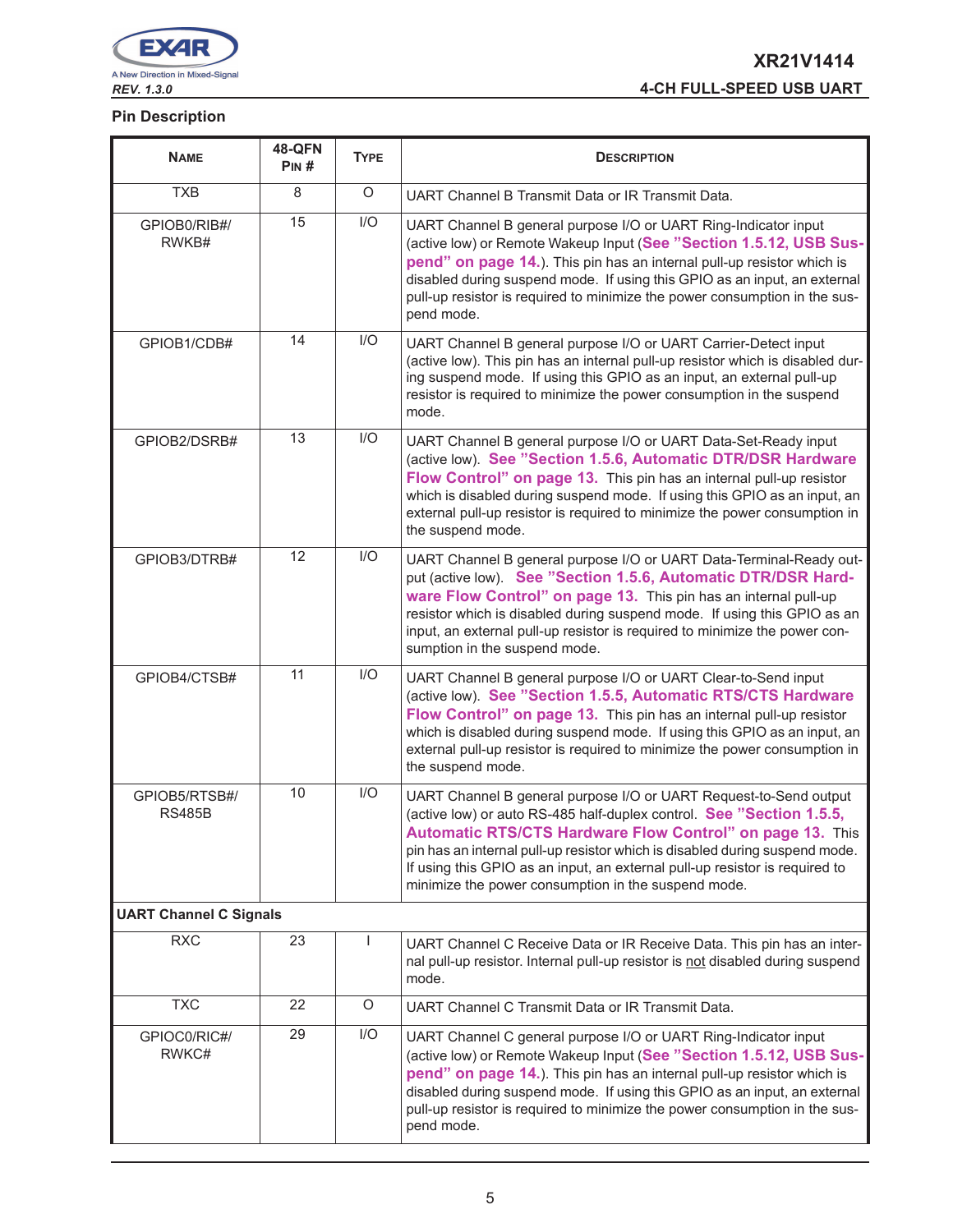# **4-CH FULL-SPEED USB UART** *REV. 1.3.0*



| <b>NAME</b>                    | <b>48-QFN</b><br>PIN# | <b>TYPE</b> | <b>DESCRIPTION</b>                                                                                                                                                                                                                                                                                                                                                                                                          |  |  |  |  |  |
|--------------------------------|-----------------------|-------------|-----------------------------------------------------------------------------------------------------------------------------------------------------------------------------------------------------------------------------------------------------------------------------------------------------------------------------------------------------------------------------------------------------------------------------|--|--|--|--|--|
| GPIOC1/CDC#                    | 28                    | I/O         | UART Channel C general purpose I/O or UART Carrier-Detect input<br>(active low). This pin has an internal pull-up resistor which is disabled dur-<br>ing suspend mode. If using this GPIO as an input, an external pull-up<br>resistor is required to minimize the power consumption in the suspend<br>mode.                                                                                                                |  |  |  |  |  |
| GPIOC2/DSRC#                   | 27                    | I/O         | UART Channel C general purpose I/O or UART Data-Set-Ready input<br>(active low). See "Section 1.5.6, Automatic DTR/DSR Hardware<br>Flow Control" on page 13. This pin has an internal pull-up resistor<br>which is disabled during suspend mode. If using this GPIO as an input, an<br>external pull-up resistor is required to minimize the power consumption in<br>the suspend mode.                                      |  |  |  |  |  |
| GPIOC3/DTRC#                   | 26                    | I/O         | UART Channel C general purpose I/O or UART Data-Terminal-Ready out-<br>put (active low). See "Section 1.5.6, Automatic DTR/DSR Hard-<br>ware Flow Control" on page 13. This pin has an internal pull-up<br>resistor which is disabled during suspend mode. If using this GPIO as an<br>input, an external pull-up resistor is required to minimize the power con-<br>sumption in the suspend mode.                          |  |  |  |  |  |
| GPIOC4/CTSC#                   | 25                    | I/O         | UART Channel C general purpose I/O or UART Clear-to-Send input<br>(active low). See "Section 1.5.5, Automatic RTS/CTS Hardware<br>Flow Control" on page 13. This pin has an internal pull-up resistor<br>which is disabled during suspend mode. If using this GPIO as an input, an<br>external pull-up resistor is required to minimize the power consumption in<br>the suspend mode.                                       |  |  |  |  |  |
| GPIOC5/RTSC#/<br><b>RS485C</b> | 24                    | I/O         | UART Channel C general purpose I/O or UART Request-to-Send output<br>(active low) or auto RS-485 half-duplex control. See "Section 1.5.5,<br>Automatic RTS/CTS Hardware Flow Control" on page 13. This<br>pin has an internal pull-up resistor which is disabled during suspend mode.<br>If using this GPIO as an input, an external pull-up resistor is required to<br>minimize the power consumption in the suspend mode. |  |  |  |  |  |
| <b>UART Channel D Signals</b>  |                       |             |                                                                                                                                                                                                                                                                                                                                                                                                                             |  |  |  |  |  |
| <b>RXD</b>                     | 39                    |             | UART Channel D Receive Data or IR Receive Data. This pin has an inter-<br>nal pull-up resistor. Internal pull-up resistor is not disabled during suspend<br>mode.                                                                                                                                                                                                                                                           |  |  |  |  |  |
| <b>TXD</b>                     | 38                    | $\circ$     | UART Channel D Transmit Data or IR Transmit Data.                                                                                                                                                                                                                                                                                                                                                                           |  |  |  |  |  |
| GPIOD0/RID#/<br>RWKD#          | 37                    | I/O         | UART Channel D general purpose I/O or UART Ring-Indicator input<br>(active low) or Remote Wakeup Input (See "Section 1.5.12, USB Sus-<br>pend" on page 14.). This pin has an internal pull-up resistor which is<br>disabled during suspend mode. If using this GPIO as an input, an external<br>pull-up resistor is required to minimize the power consumption in the sus-<br>pend mode.                                    |  |  |  |  |  |
| GPIOD1/CDD#                    | 34                    | I/O         | UART Channel D general purpose I/O or UART Carrier-Detect input<br>(active low). This pin has an internal pull-up resistor which is disabled dur-<br>ing suspend mode. If using this GPIO as an input, an external pull-up<br>resistor is required to minimize the power consumption in the suspend<br>mode.                                                                                                                |  |  |  |  |  |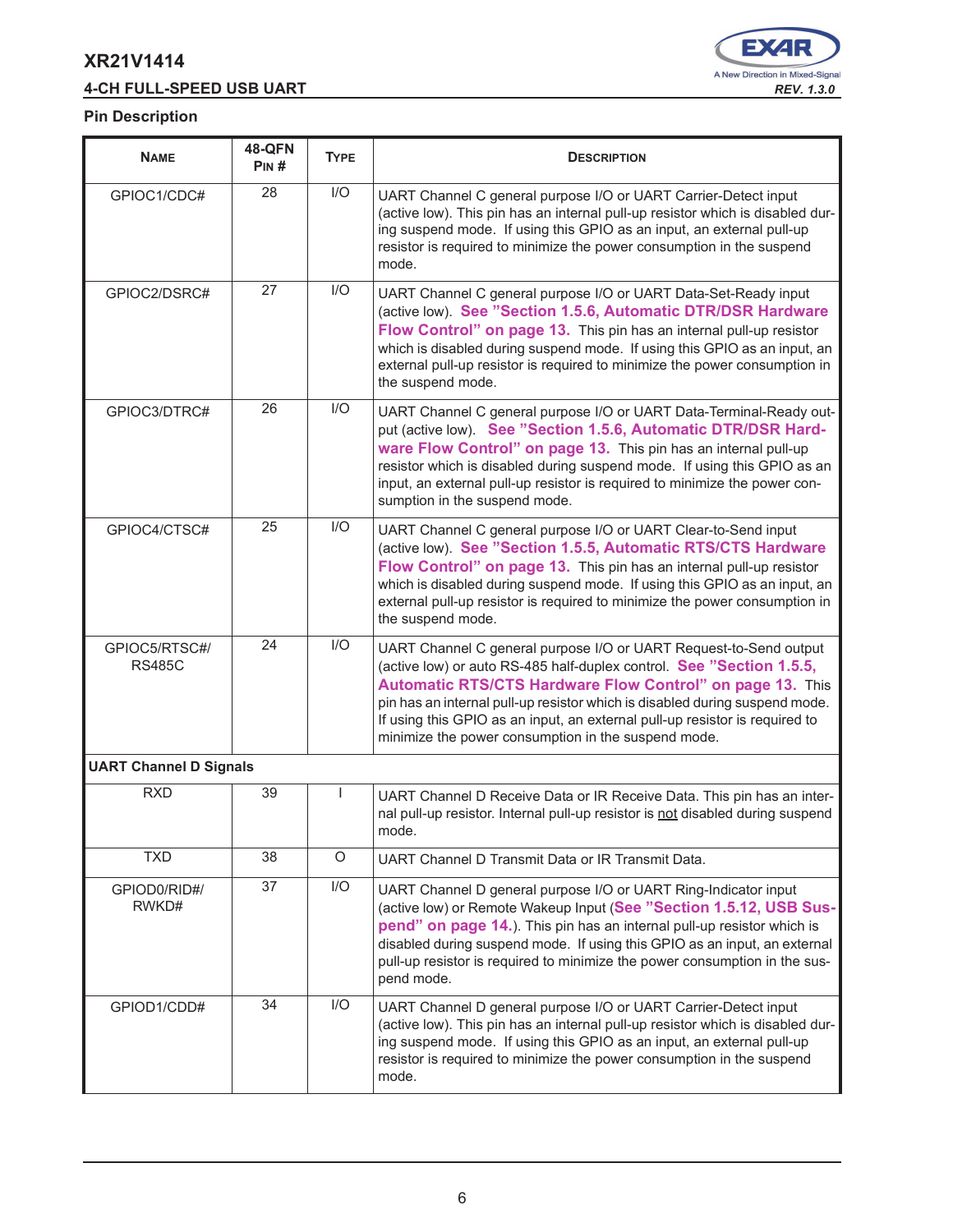

# **XR21V1414** *REV. 1.3.0* **4-CH FULL-SPEED USB UART**

| <b>NAME</b>                    | <b>48-QFN</b><br>PIN# | <b>TYPE</b> | <b>DESCRIPTION</b>                                                                                                                                                                                                                                                                                                                                                                                                                                                                          |  |  |  |  |  |
|--------------------------------|-----------------------|-------------|---------------------------------------------------------------------------------------------------------------------------------------------------------------------------------------------------------------------------------------------------------------------------------------------------------------------------------------------------------------------------------------------------------------------------------------------------------------------------------------------|--|--|--|--|--|
| GPIOD2/DSRD#                   | 3                     | I/O         | UART Channel D general purpose I/O or UART Data-Set-Ready input<br>(active low). See "Section 1.5.6, Automatic DTR/DSR Hardware<br>Flow Control" on page 13. This pin has an internal pull-up resistor<br>which is disabled during suspend mode. If using this GPIO as an input, an<br>external pull-up resistor is required to minimize the power consumption in<br>the suspend mode.                                                                                                      |  |  |  |  |  |
| GPIOD3/DTRD#                   | 48                    | 1/O         | UART Channel D general purpose I/O or UART Data-Terminal-Ready out-<br>put (active low). See "Section 1.5.6, Automatic DTR/DSR Hard-<br>ware Flow Control" on page 13. This pin has an internal pull-up<br>resistor which is disabled during suspend mode. If using this GPIO as an<br>input, an external pull-up resistor is required to minimize the power con-<br>sumption in the suspend mode.                                                                                          |  |  |  |  |  |
| GPIOD4/CTSD#                   | 47                    | 1/O         | UART Channel D general purpose I/O or UART Clear-to-Send input<br>(active low). See "Section 1.5.5, Automatic RTS/CTS Hardware<br>Flow Control" on page 13. This pin has an internal pull-up resistor<br>which is disabled during suspend mode. If using this GPIO as an input, an<br>external pull-up resistor is required to minimize the power consumption in<br>the suspend mode.                                                                                                       |  |  |  |  |  |
| GPIOD5/RTSD#/<br><b>RS485D</b> | 46                    | I/O         | UART Channel D general purpose I/O or UART Request-to-Send output<br>(active low) or auto RS-485 half-duplex control. See "Section 1.5.5,<br>Automatic RTS/CTS Hardware Flow Control" on page 13. This<br>pin has an internal pull-up resistor which is disabled during suspend mode.<br>If using this GPIO as an input, an external pull-up resistor is required to<br>minimize the power consumption in the suspend mode.                                                                 |  |  |  |  |  |
| <b>USB Interface Signals</b>   |                       |             |                                                                                                                                                                                                                                                                                                                                                                                                                                                                                             |  |  |  |  |  |
| USBD+                          | 43                    | I/O         | USB port differential data plus. This pin has a 1.5 K Ohm internal pull-up<br>resistor.                                                                                                                                                                                                                                                                                                                                                                                                     |  |  |  |  |  |
| USBD-                          | 42                    | I/O         | USB port differential data minus.                                                                                                                                                                                                                                                                                                                                                                                                                                                           |  |  |  |  |  |
| <b>I2C Interface Signals</b>   |                       |             |                                                                                                                                                                                                                                                                                                                                                                                                                                                                                             |  |  |  |  |  |
| <b>SDA</b>                     | 35                    | I/O OD      | I <sup>2</sup> C-controller data input/output (open-drain). An optional external I <sup>2</sup> C<br>EEPROM can be used to store default configurations upon power-up<br>including the USB Vendor ID and Device ID. See Table 3. A pull-up<br>resisitor (typically 4.7 to 10k Ohms) is required.<br>If an EEPROM is not used, this pin can be used with the SCL pin to select<br>the Remote Wake-up and Power modes. An external pull-up or pull-down<br>resistor is required. See Table 2. |  |  |  |  |  |
| SCL                            | 36                    | I/O OD      | $12C$ -controller serial input clock. An optional external $12C$ EEPROM can be<br>used to store default configurations upon power-up including the USB<br>Vendor ID and Device ID. See Table 3. A pull-up resisitor (typically 4.7<br>to 10k Ohms) is required.<br>If an EEPROM is not used, this pin can be used with the SDA pin to select<br>the Remote Wake-up and Power modes. An external pull-up or pull-down<br>resistor is required. See Table 2.                                  |  |  |  |  |  |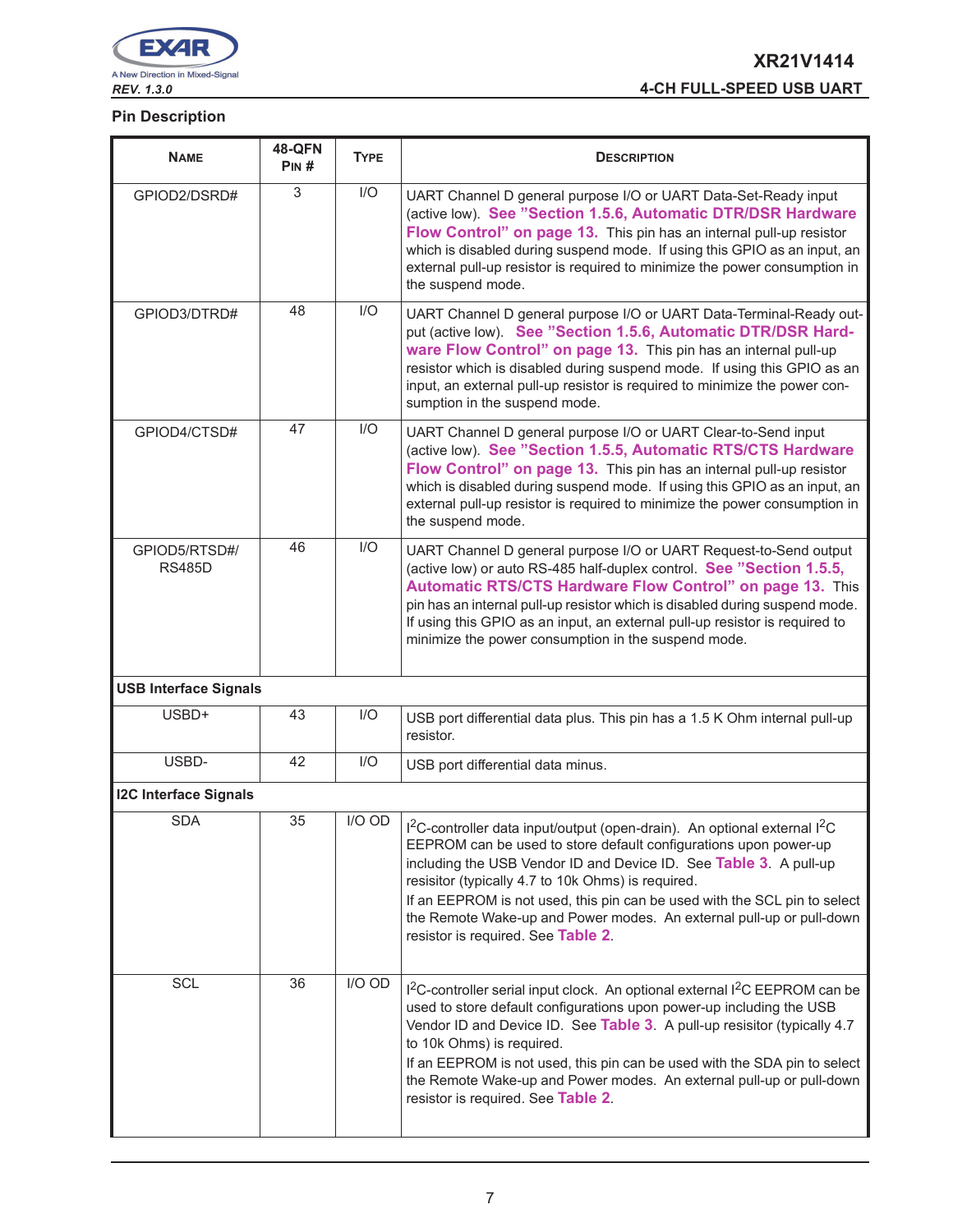# **4-CH FULL-SPEED USB UART** *REV. 1.3.0*



#### **Pin Description**

| <b>NAME</b>                   | <b>48-QFN</b><br>PIN#   | <b>TYPE</b> | <b>DESCRIPTION</b>                                                                                                                                                                                                                                                                                                                                                                                                                        |  |  |  |
|-------------------------------|-------------------------|-------------|-------------------------------------------------------------------------------------------------------------------------------------------------------------------------------------------------------------------------------------------------------------------------------------------------------------------------------------------------------------------------------------------------------------------------------------------|--|--|--|
| <b>Miscellaneous Signals</b>  |                         |             |                                                                                                                                                                                                                                                                                                                                                                                                                                           |  |  |  |
| <b>LOWPOWER</b>               | 2                       | $\circ$     | Low power status output. The LOWPOWER pin will be asserted whenever<br>it is not safe to draw the amount of current from VBUS power requested in<br>the Device Max Power field of the Configuration Descriptor. The LOW-<br>POWER pin will behave differently for a low power device and a high power<br>device.                                                                                                                          |  |  |  |
|                               |                         |             | • Low-power device (<= 1 unit load or 100 mA i.e. bMaxPower <= 0x32):                                                                                                                                                                                                                                                                                                                                                                     |  |  |  |
|                               |                         |             | LOWPOWER pin is asserted when the USB UART is in                                                                                                                                                                                                                                                                                                                                                                                          |  |  |  |
|                               |                         |             | suspend mode.                                                                                                                                                                                                                                                                                                                                                                                                                             |  |  |  |
|                               |                         |             | • High-power deivce (bMaxPower > 0x32): LOWPOWER pin is                                                                                                                                                                                                                                                                                                                                                                                   |  |  |  |
|                               |                         |             | asserted when the USB UART is in suspend mode or when it is not yet                                                                                                                                                                                                                                                                                                                                                                       |  |  |  |
|                               |                         |             | configured.                                                                                                                                                                                                                                                                                                                                                                                                                               |  |  |  |
|                               |                         |             | The LOWPOWER pin will be de-asserted whenever it is safe to draw the                                                                                                                                                                                                                                                                                                                                                                      |  |  |  |
|                               |                         |             | amount of current requested in the Device Maximum Power field.<br>This pin is sampled momentarily at power-up or at any USB bus reset to<br>configure the polarity of the LOWPOWER output during suspend mode. An<br>external (10K) pull-up resistor will cause the LOWPOWER pin to be<br>asserted HIGH during suspend mode. An external (3.3K) pull-down resistor<br>will cause the LOWPOWER pin to be asserted LOW during suspend mode. |  |  |  |
| <b>Power / Ground Signals</b> |                         |             |                                                                                                                                                                                                                                                                                                                                                                                                                                           |  |  |  |
| <b>VCC</b>                    | 5, 18, 33,<br>44, 45    | Pwr         | +3.3V power supply.                                                                                                                                                                                                                                                                                                                                                                                                                       |  |  |  |
| <b>GND</b>                    | 1, 4, 19,<br>32, 40, 41 | Pwr         | Power supply common, ground.                                                                                                                                                                                                                                                                                                                                                                                                              |  |  |  |

*NOTE:* **Pin type: I=Input, O=Output, I/O= Input/output, OD=Output Open Drain.**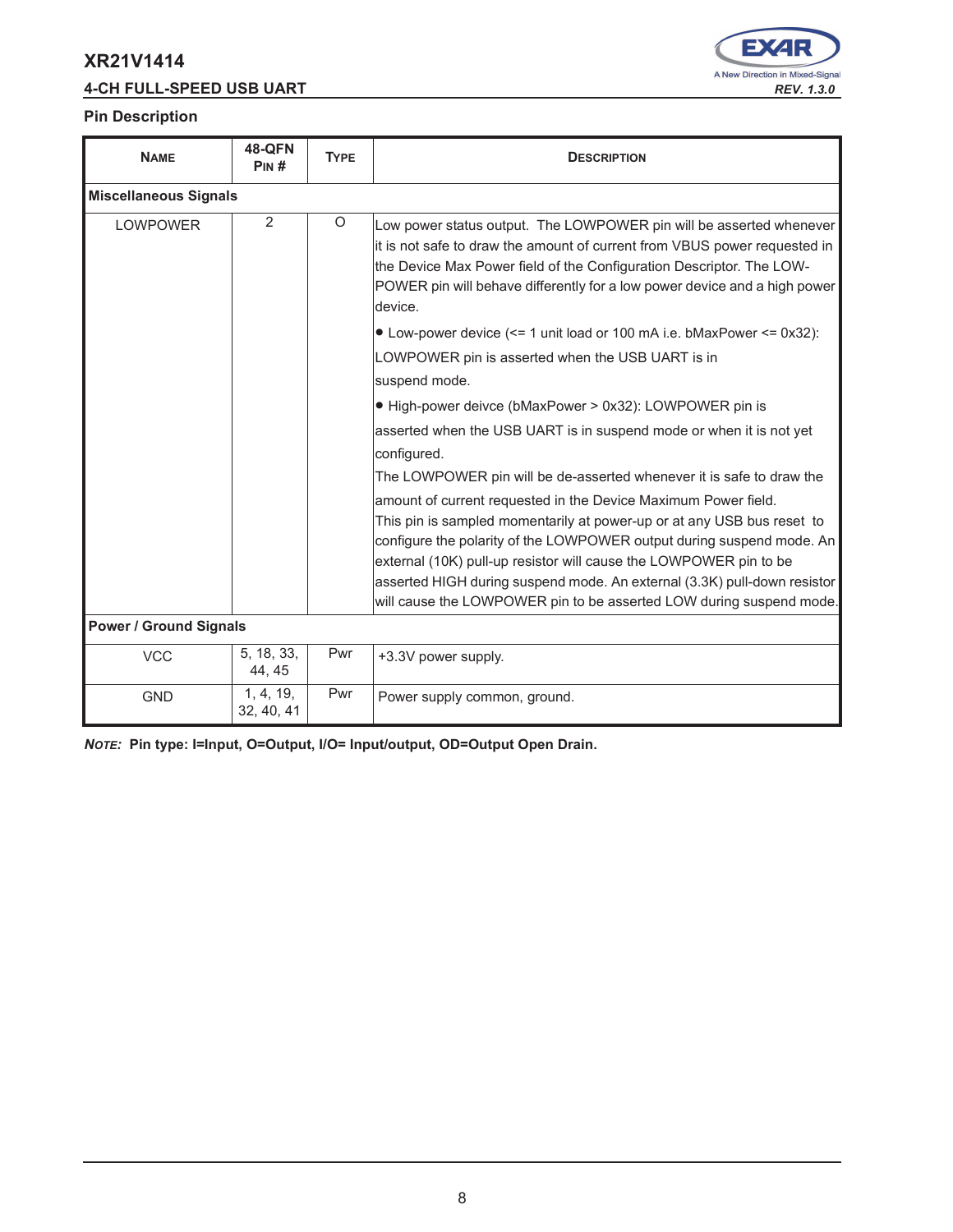

# **1.0 FUNCTIONAL DESCRIPTIONS**

## *1.1 USB interface*

The USB interface of the V1414 is compliant with the USB 2.0 Full-Speed Specifications. The USB configuration model presented by the V1414 to the device driver is compatible to the Abstract Control Model of the USB Communication Device Class (CDC-ACM). The V1414 uses the following set of parameters:

- 1 Control Endpoint
	- Endpoint 0 as outlined in the USB specifications
- 1 Configuration is supported
- 2 interfaces per UART channel
	- Each UART channel has a single interrupt endpoint
	- Each UART channel have bulk-in and bulk-out endpoints

#### **1.1.1 USB Vendor ID**

Exar's USB Vendor ID is 0x04E2. This is the default Vendor ID that is used for the V1414 unless a valid EEPROM is present on the I2C interface signals. If a valid EEPROM is present, the Vendor ID from the EEPROM will be used.

#### **1.1.2 USB Product ID**

The default USB Product ID for the V1414 is 0x1414. If a valid EEPROM is present, the Product ID from the EEPROM will be used. Note that Exar's custom drivers for all Windows OS require that the Product ID be an even number for the V1414 device for proper identification of the device.

#### *1.2 USB Device Driver*

The V1414 device can be used with either a standard CDC-ACM driver or a custom driver. When the CDC-ACM driver is used, the driver has no capability to read or write the V1414 device registers. Because of this, the V1414 device is initialized to the settings in **Table 1**. With a custom driver, all GPIOs default in hardware to inputs but these settings may be modified by the custom driver.

| <b>REGISTER</b>       | <b>VALUE</b> | <b>NOTES</b>                                                                                                     |
|-----------------------|--------------|------------------------------------------------------------------------------------------------------------------|
| FLOW CONTROL          | 0x01         | Hardware flow control                                                                                            |
| <b>GPIO MODE</b>      | 0x01         | RTS / CTS flow control                                                                                           |
| <b>GPIO DIRECTION</b> | 0x08         | GPIO3/DTR# configured as an output                                                                               |
| <b>GPIO INT MASK</b>  | 0x30         | GPIO0/RI#, GPIO1/CD# and GPIO2/DSR# are interrupt sensi-<br>tive, i.e. can cause a USB interrupt to be generated |

#### **TABLE 1: V1414 REGISTER DEFAULTS WITH CDC-ACM DRIVER**

Note that when using a CDC-ACM driver, the V1414 will automatically change the bMaxPacketSize to 63 bytes to compensate for a known issue with the Microsoft CDC-ACM device driver. A register is available to change this setting with a custom driver as well. See **"Section 3.4.1, CUSTOM Register Description (Read/Write)" on page 28**. Although there is no ability to read / write registers when using the CDC-ACM driver, basic UART functions, including setting baud rate, character format and sending line break are supported by the CDC driver. Refer to the 4 CDC\_ACM\_IF USB Control Commands listed in **Table 4, "Supported USB Control Commands," on page 16**.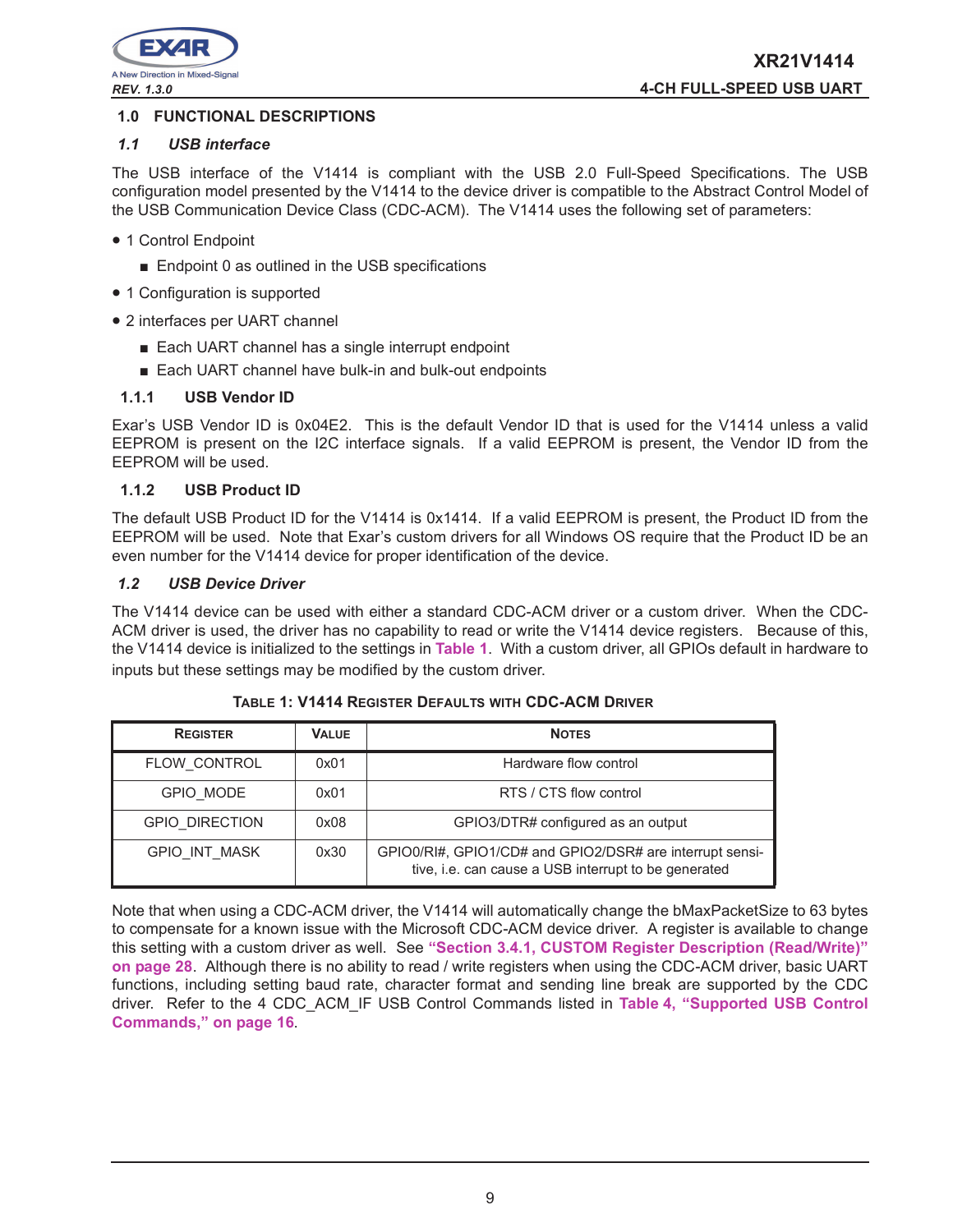# **4-CH FULL-SPEED USB UART** *REV. 1.3.0*



#### *1.3 I2C Interface*

The I2C interface provides connectivity to an external I2C memory device (i.e. EEPROM) that can be read by the V1414 for configuration.

The SDA and SCL are used to specify whether Remote Wakeup and/or Bus Powered configurations are to be supported. These pins are sampled at power-up. The following table describes how Remote Wakeup and Bus Powered support.

| <b>SDA</b> | <b>SCL</b> | <b>REMOTE WAKE-UP</b><br><b>SUPPORT</b> | <b>POWER MODE</b>  |
|------------|------------|-----------------------------------------|--------------------|
|            |            | No                                      | Self-Powered       |
|            |            | No                                      | <b>Bus-Powered</b> |
|            |            | Yes                                     | Self-Powered       |
|            |            | Yes                                     | <b>Bus-Powered</b> |

# **TABLE 2: REMOTE WAKEUP AND POWER MODES**

#### **1.3.1 EEPROM Contents**

If SDA and SCL are both logic '1', the V1414 device will first confirm if there is an external EEPROM attached by attempting to read the first 8 locations of the ROM. If address 0x07 of the ROM contains the value 0x58 (as specified in **Table 3**), the contents of the ROM are assumed to be valid. Otherwise the EEPROM will be ignored and the SDA / SCL bits are used to indicate remote wakeup support and device power mode.

The I<sup>2</sup>C address must be 0xA0. An EEPROM can be used to override default Vendor IDs and Device IDs, as well as other attributes and maximum power consumption. Exar provides an in-circuit EEPROM programming utility through the USB interface using UART Control block 0x65. Refer to **Table 5, "Control Blocks," on page 17**. The EEPROM programming utility can be downloaded from the Exar website. These values are uploaded from the EEPROM to the corresponding USB Standard Device Descriptor or Standard Configuration Descriptor. For details of the USB Descriptors, refer to the USB 2.0 specifications.

#### **TABLE 3: EEPROM CONTENTS**

| <b>EEPROM</b><br><b>ADDRESS</b> | <b>CONTENTS</b>                                                                                   |
|---------------------------------|---------------------------------------------------------------------------------------------------|
| 0                               | Vendor ID (LSB)                                                                                   |
| 1                               | Vendor ID (MSB)                                                                                   |
| $\overline{2}$                  | Product ID (LSB)                                                                                  |
| 3                               | Product ID (MSB)                                                                                  |
| 4                               | Device Attributes                                                                                 |
| 5                               | Device Maximum Power                                                                              |
| 6                               | Reserved                                                                                          |
| 7                               | Signature of 0x58 ('X'). If the signature is not correct, the contents of the EEPROM are ignored. |

# *1.3.1.1 Vendor ID*

The Vendor ID value replaces the idVendor field in the USB Standard Device Descriptor.

# *1.3.1.2 Product ID*

The Product ID value replaces the idProduct field in the USB Standard Device Descriptor.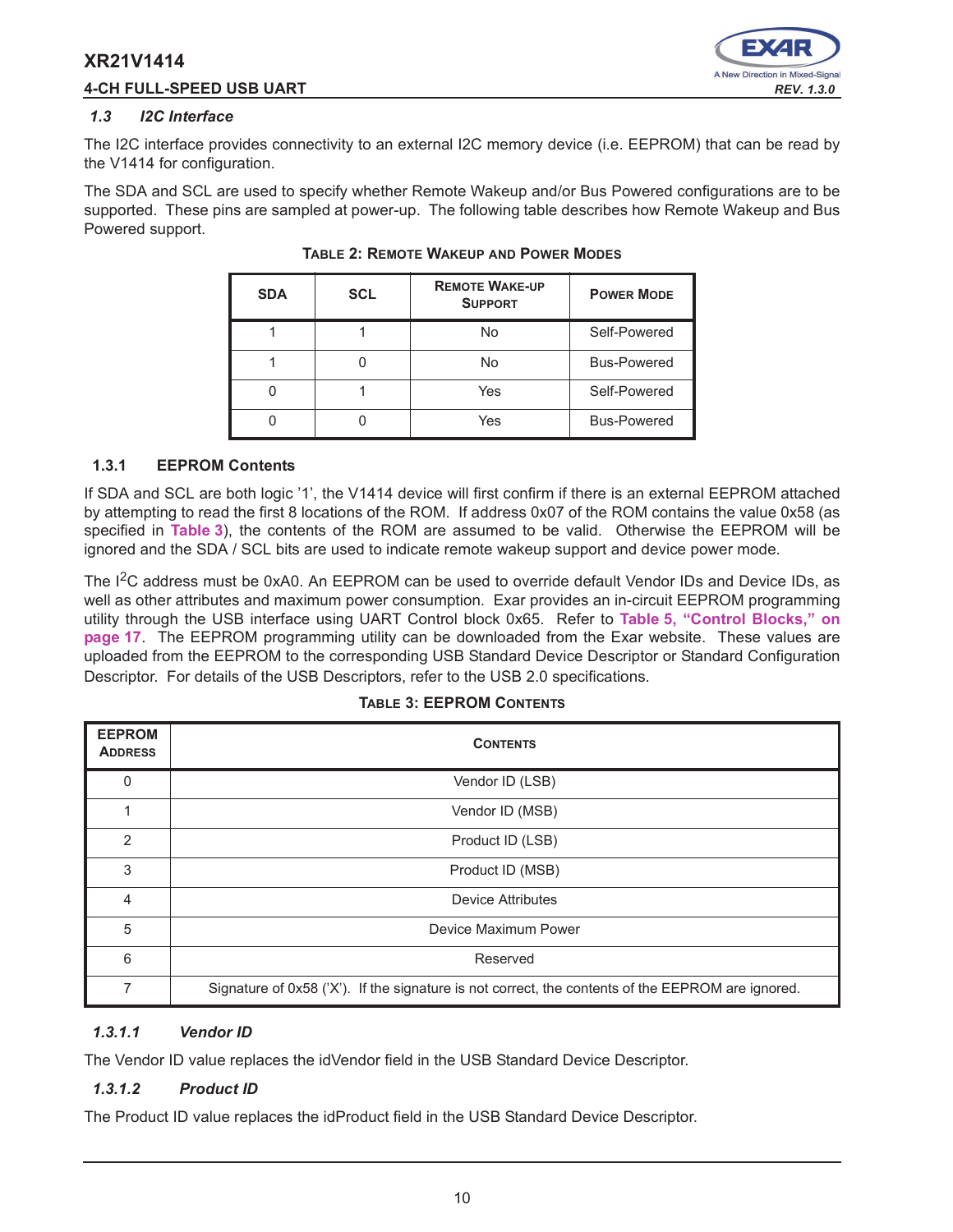

## *1.3.1.3 Device Attributes*

The Device Attributes value replaces the bmAttributes field in the USB Standard Configuration Descriptor. The default setting in the V1414 device is 0xA0. The bit field definitions are:

- Bit 7 is reserved set to '1'
- Bit 6 is Self-powered mode set to '0' for bus-powered, set to '1' for self-powered
- Bit 5 is Remote Wakeup support set to '0' for no support, set to '1' for remote wakeup support
- Bit 4:0 are reserved set to '0'

#### *1.3.1.4 Device Maximum Power*

The Device Maximum Power value replaces the bMaxPower field in the USB Standard Configuration Descriptor. The value specified is in units of 2 mA. For example, the value 0x2F is decimal 47 or 94 mA. Note that the default bMaxPower of the V1414 device is 94 mA.

#### *1.4 UART Manager*

The UART Manager enables/disables each UART including the TX and RX FIFOs for each UART. The UART Manager is located in a separate register block from the 4 UART channels.

#### *1.5 UART*

There are 4 enhanced UART channels in the V1414. Each UART channel is independent, therefore, they will need to be initialized and configured independently. Each UART can be configured via USB control transfers from the USB host. At power-up, the V1414 will default to 9600 bps, 8 data bits, no parity bit, 1 stop bit, and no flow control. If a standard CDC driver accesses the V1414, defaults will change. **See "Section 1.2, USB Device Driver" on page 9.**

## **1.5.1 Transmitter**

The transmitter consists of a 128-byte TX FIFO and a Transmit Shift Register (TSR). Once a bulk-out packet has been received and the CRC has been validated, the data bytes in that packet are written into the TX FIFO of the specified UART channel. Data from the TX FIFO is transferred to the TSR when the TSR is idle or has completed sending the previous data byte. The TSR shifts the data out onto the TX output pin at the data rate defined by the CLOCK DIVISOR and TX CLOCK MASK registers. The transmitter sends the start bit followed by the data bits (starting with the LSB), inserts the proper parity-bit if enabled, and adds the stopbit(s). The transmitter can be configured for 7 or 8 data bits with or without parity or 9 data bits without parity. If 9 bit data is selected without wide mode, the 9th bit will always be '0'.

#### *1.5.1.1 Wide Mode Transmit*

When both 9 bit data and wide mode are enabled, two bytes of data must be written. The first byte that is loaded into the TX FIFO are the first 8 bits (data bits 7-0) of the 9-bit data. Bit-0 of the second byte that is loaded into the TX FIFO is bit-8 of the 9-bit data. The data that is transmitted on the TX pin is as follows: start bit, 9-bit data, stop bit. Use the WIDE\_MODE register to enable wide mode.

#### **1.5.2 Receiver**

The receiver consists of a 384-byte RX FIFO and a Receive Shift Register (RSR). Data that is received in the RSR via the RX pin is transferred into the RX FIFO. Data from the RX FIFO is transferred to the USB host in response to a Bulk-In request. Depending on the mode, error / status information for that data character may or may not be stored in the RX FIFO with the data.

#### *1.5.2.1 Normal receive operation with 7 or 8-bit data*

Data that is received is stored in the RX FIFO. Any parity, framing or overrun error or break status information related to the data is discarded. Receive data format is shown in **Figure 3**.

#### *1.5.2.2 Normal receive operation with 9-bit data*

The first 8 bits of data received is stored in the RX FIFO. The 9th bit as well as any parity, framing or overrun error or break status information related to the data is discarded.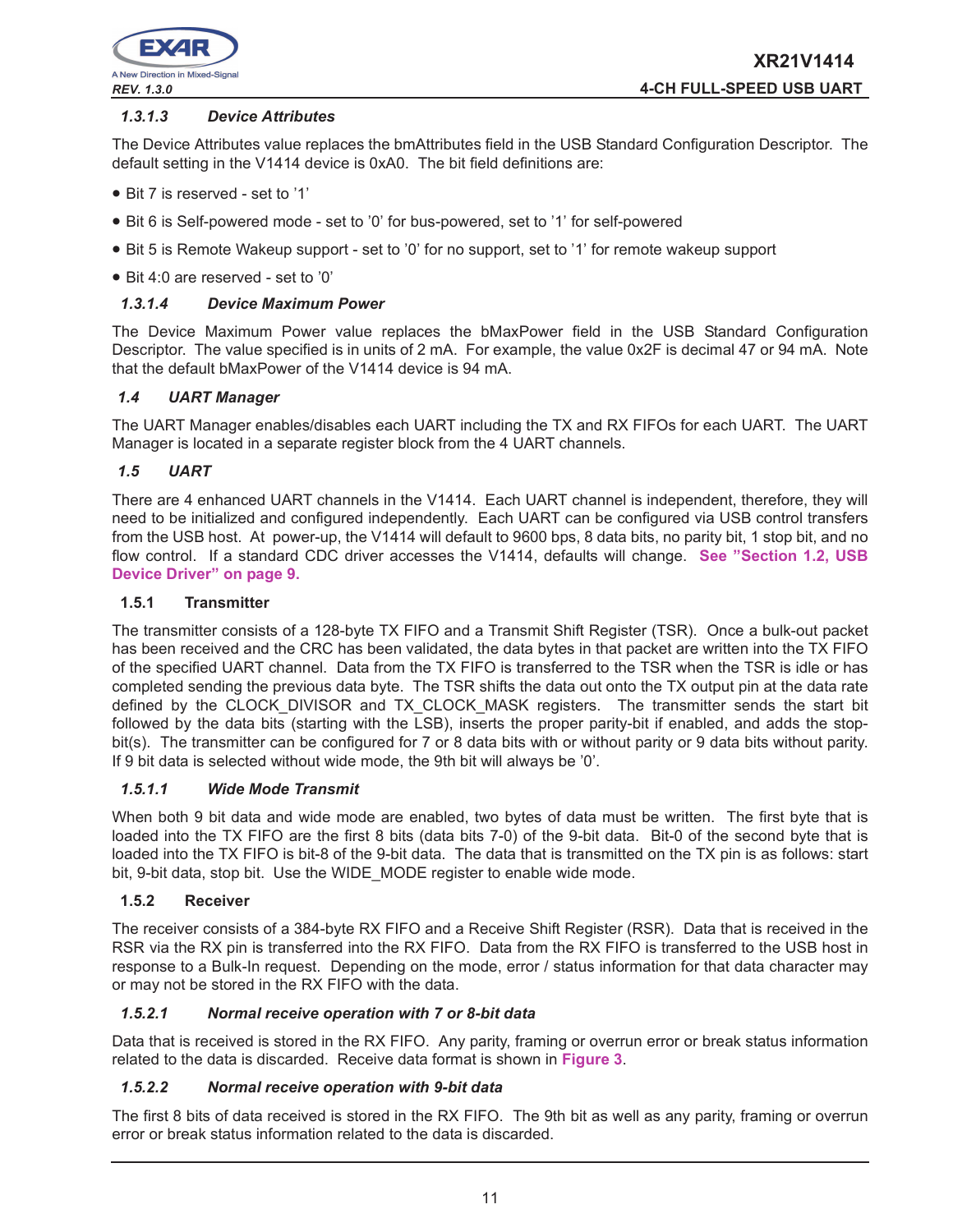# **XR21V1414 4-CH FULL-SPEED USB UART** *REV. 1.3.0*



# **FIGURE 3. NORMAL OPERATION RECEIVE DATA FORMAT**



#### *1.5.2.3 Wide mode receive operation with 7 or 8-bit data*

Two bytes of data are loaded into the RX FIFO for each byte of data received. The first byte is the received data. The second byte consists of the error bits and break status. Wide mode receive data format is shown in **Figure 4**.

# *1.5.2.4 Wide mode receive operation with 9-bit data*

Two bytes of data are loaded into the RX FIFO for each byte of data received. The first byte is the first 8 bits of the received data. The 9th bit received is stored in the bit 0 of the second byte. The parity bit is not received / checked. The remainder of the 2nd byte consists of the framing and overrun error bits and break status.

# **FIGURE 4. WIDE MODE RECEIVE DATA FORMAT**

|          | 7 or 8 bit mode                                                                                     |                                                                                                                      |
|----------|-----------------------------------------------------------------------------------------------------|----------------------------------------------------------------------------------------------------------------------|
| 1st byte | 5 <br>3 <sup>1</sup><br>$\overline{2}$<br>6<br>4<br>1<br>$\Omega$<br>7                              | $7 = '0'$ in 7 bit mode                                                                                              |
| 2nd byte | F<br>B P<br>$\vert x \vert$<br>$\vert x \vert$<br>$\Omega$<br>$\times$<br>$\boldsymbol{\mathsf{x}}$ | $P =$ Parity Error (= '0' if not enabled)<br>$B = B$ reak<br>$F =$ Framing Error<br>$O =$ Overrun Error<br>$x = '0'$ |
|          | 9 bit mode                                                                                          |                                                                                                                      |
| 1st byte | 5 <br>3<br>2<br>6<br>4<br>$\Omega$<br>1                                                             |                                                                                                                      |
| 2nd byte | F<br>B 8<br>$\vert x \vert$<br>$\Omega$<br>$\vert x \vert$<br>$\times$<br>$\boldsymbol{\mathsf{x}}$ | $B = B$ reak<br>$F =$ Framing Error<br>$O =$ Overrun Error<br>$x = 0'$                                               |

Error flags are also available from the ERROR\_STATUS register and the interrupt packet, however these flags are historical flags indicating that an error has occurred since the previous request. Therefore, no conclusion can be drawn as to which specific byte(s) may have contained an actual error in this manner.

# **1.5.3 Rx FIFO Low Latency**

In normal operation all bulk-in transfers will be of maxPacketSize (64) bytes to improve throughput and to minimize host processing. When there are 64 bytes of data in the RX FIFO, the V1414 will acknowledge a bulk-in request from the host and transfer the data packet. If there is less than 64 bytes in the RX FIFO, the V1414 may NAK the bulk-in request indicating that data is not ready to transfer at that time. However, if there is less than 64 bytes in the RX FIFO and no data has been received for more than 3 character times, the V1414 will acknowledge the bulk-in request and transfer any data in the RX FIFO to the USB host.

In some cases, especially when the baud rate is low, this increases latency unacceptably. The V1414 has a low latency register bit that will cause the V1414 to immediately transfer any received data in the RX FIFO to the USB host, i.e. it will not wait for 3 character times. The custom driver can automatically set the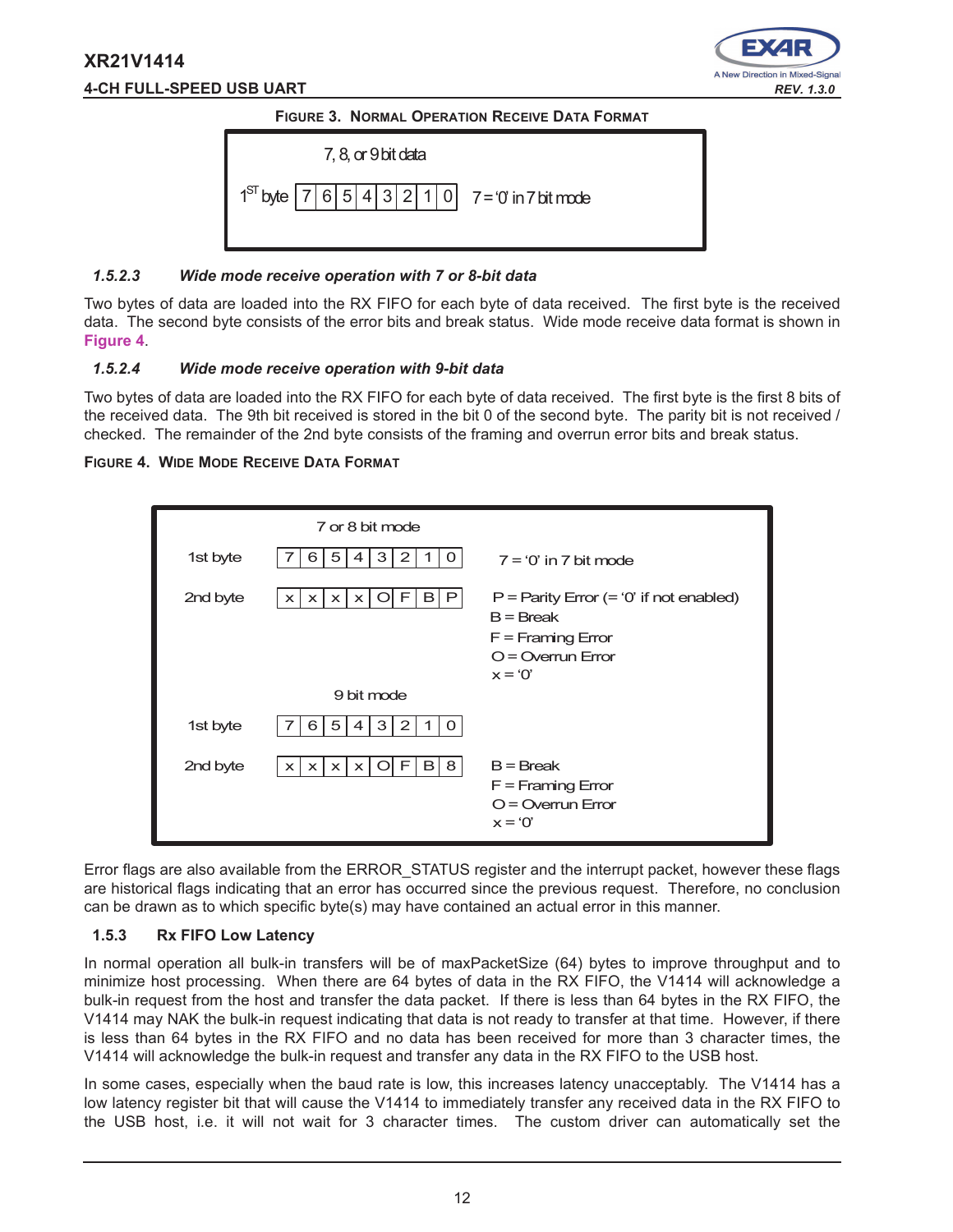

RX FIFO LOW LATENCY register bit to force the V1414 to be in the low latency mode, or the user may manually set this bit. With the CDC-ACM driver, the low latency mode is automatically set whenever the baud rate is set to a value of less than 46921 bps using the CDC\_ACM\_IF\_SET\_LINE\_CODING command.

# **1.5.4 GPIO**

Each UART has 6 GPIOs. By hardware default the GPIOs are configured as inputs but may be modified by a custom driver. Additionally, there are several modes that can be enabled to add additional feature such as auto RTS/CTS flow control, auto DTR/DSR flow control or auto RS-485 half duplex control. See **Table 14**.

# **1.5.5 Automatic RTS/CTS Hardware Flow Control**

GPIO5 and GPIO4 of the UART channel can be enabled as the RTS# and CTS# signals for Auto RTS/CTS flow control when GPIO  $MODE[2:0] = '001'$  and FLOW CONTROL[2:0] = '001'. Automatic RTS flow control is used to prevent data overrun errors in local RX FIFO by de-asserting the RTS signal to the remote UART. When there is room in the RX FIFO, the RTS pin will be re-asserted. Automatic CTS flow control is used to prevent data overrun to the remote RX FIFO. The CTS# input is monitored to suspend/restart the local transmitter (see **Figure 5**):



# **FIGURE 5. AUTO RTS AND CTS FLOW CONTROL OPERATION**

# **1.5.6 Automatic DTR/DSR Hardware Flow Control**

Auto DTR/DSR hardware flow control behaves the same as the Auto RTS/CTS hardware flow control described above except that it uses the DTR# and DSR# signals. For Auto hardware flow control, FLOW\_CONTROL[2:0] = '001'. GPIO3 and GPIO2 become DTR# and DSR#, respectively, when GPIO\_MODE[2:0] = '010'.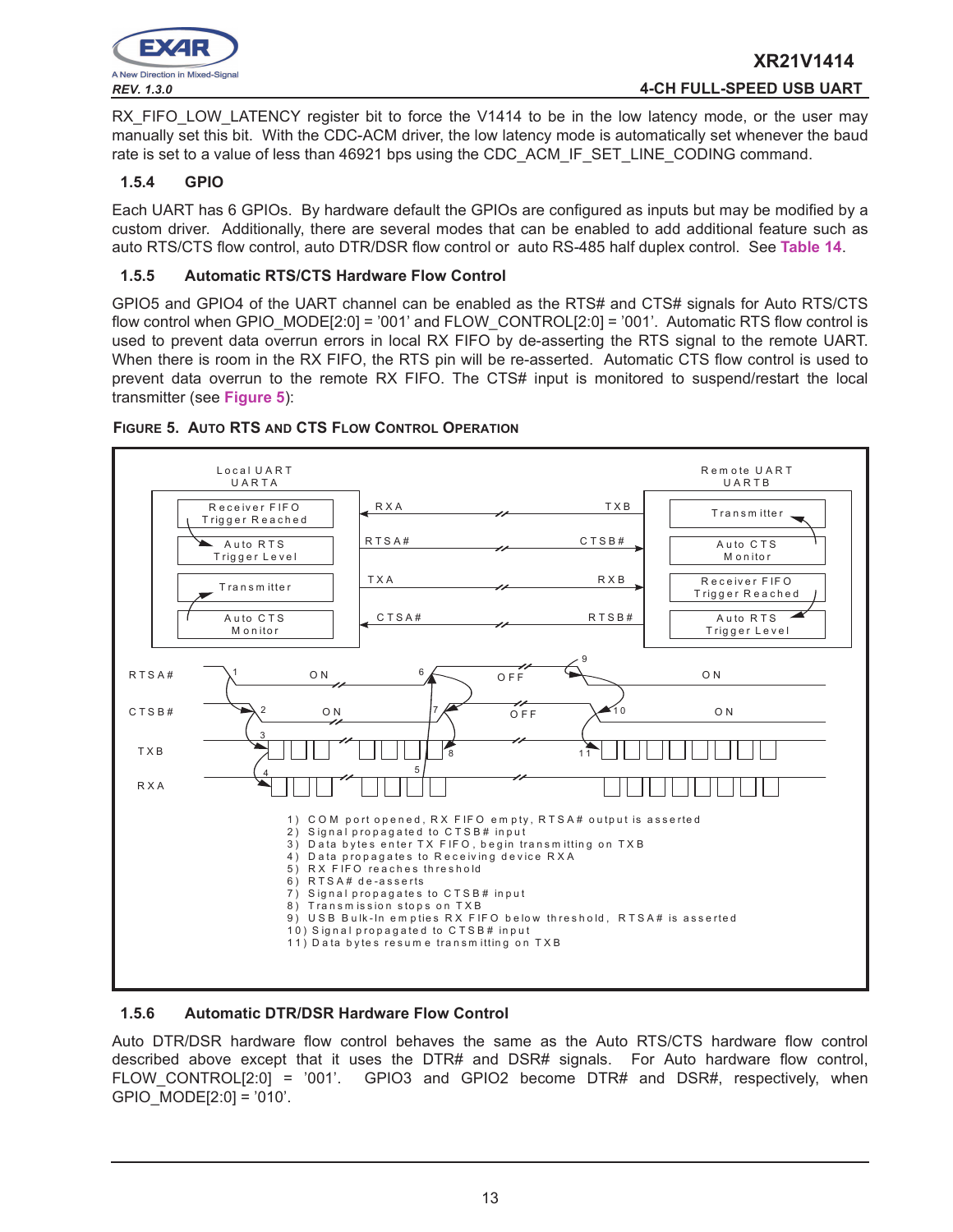# **4-CH FULL-SPEED USB UART** *REV. 1.3.0*



## **1.5.7 Automatic XON/XOFF Software Flow Control**

When software flow control is enabled, the V1414 compares the receive data characters with the programmed Xon or Xoff characters. If the received character matches the programmed Xoff character, the V1414 will halt transmission as soon as the current character has completed transmission. Data transmission is resumed when a received character matches the Xon character. Software flow control is enabled when FLOW CONTROL $[2:0] = '010'.$ 

# **1.5.8 Auto RS-485 Half-Duplex Control**

The Auto RS-485 Half-Duplex Control feature changes the behavior of the GPIO5/RTS#/RS485 pin when enabled by the GPIO\_MODE register bits 2-0. **See "Section 3.3.12, GPIO\_MODE Register Description (Read/Write)" on page 26.** The FLOW\_CONTROL register must also be set appropriately for use in multidrop applications. **See "Section 3.3.6, FLOW\_CONTROL Register Description (Read/Write)" on page 23.** If enabled, the transmitter automatically asserts the GPIO5/RTS#/RS485 output prior to sending the data. By default, it de-asserts GPIO5/RTS#/RS485 following the last stop bit of the last character that has been transmitted, but the RS485\_DELAY register may be used to delay the deassertion. The polarity of the GPIO5/ RTS#/RS485 signal may also be modified using the GPIO\_MODE register bit 3.

# **1.5.9 Multidrop Mode with address matching**

The V1414 device has two address matching modes which are also set by the flow control register using modes 3 and 4. These modes are intended for a multi-drop network application. In these modes, the XON CHAR register holds a unicast address and the XOFF CHAR holds a multicast address. A unicast address is used by a transmitting master to broadcast an address to all attached slave devices that is intended for only one slave device. A multicast address is used to broadcast an address intended for more than one recipient device. Each attached slave device should have a unique unicast address value stored in the XON CHAR register, while multiple slaves may have the same multicast adderss stored in the XOFF CHAR register. An address match occurs when an address byte (9th bit or parity bit is '1') is received that matches the value stored in either the XON\_CHAR or XOFF\_CHAR register.

# *1.5.9.1 Receiver*

If an address match occurs in either flow control mode 3 or 4, the address byte will not be loaded into the RX FIFO, but all subsequent data bytes will be loaded into the RX FIFO. The UART Receiver will automatically be disabled when an address byte is received that does not match the values in the XON\_CHAR or XOFF\_CHAR register.

# *1.5.9.2 Transmitter*

In flow control mode 3, the UART transmitter is always enabled, irrespective of the Rx address match. In flow control mode 4, the UART transmitter will only be enabled if there is an Rx address match.

# **1.5.10 Programmable Turn-Around Delay**

By default, the GPIO5/RTS#/RS485 pin will be de-asserted immediately after the stop bit of the last byte has been shifted when auto RS-485 half-duplex control is enabled by the GPIO\_MODE register. However, this may not be ideal for systems where the signal needs to propagate over long cables. Therefore, the deassertion of GPIO5/RTS#/RS485 pin can be delayed from 1 to 15 bit times via the RS485\_DELAY register to allow for the data to reach distant UARTs.

# **1.5.11 Half-Duplex Mode**

Half-duplex mode is enabled when FLOW CONTROL[3] = 1. In this mode, the UART will ignore any data on the RX input when the UART is transmitting data.

# **1.5.12 USB Suspend**

All USB peripheral devices must support the USB suspend mode. Per USB standard, the V1414 device will begin to enter the Suspend state if it does not detect any activity (including Start of Frame or SOF packets) on its USB data lines for 3 ms. The device must then reduce power consumption from VBUS power within the next 7 ms to the allowed limit of 2.5 mA for the suspended state. Note that in this context, the "device" is all circuitry (including the V1414) that draws power from the host VBUS.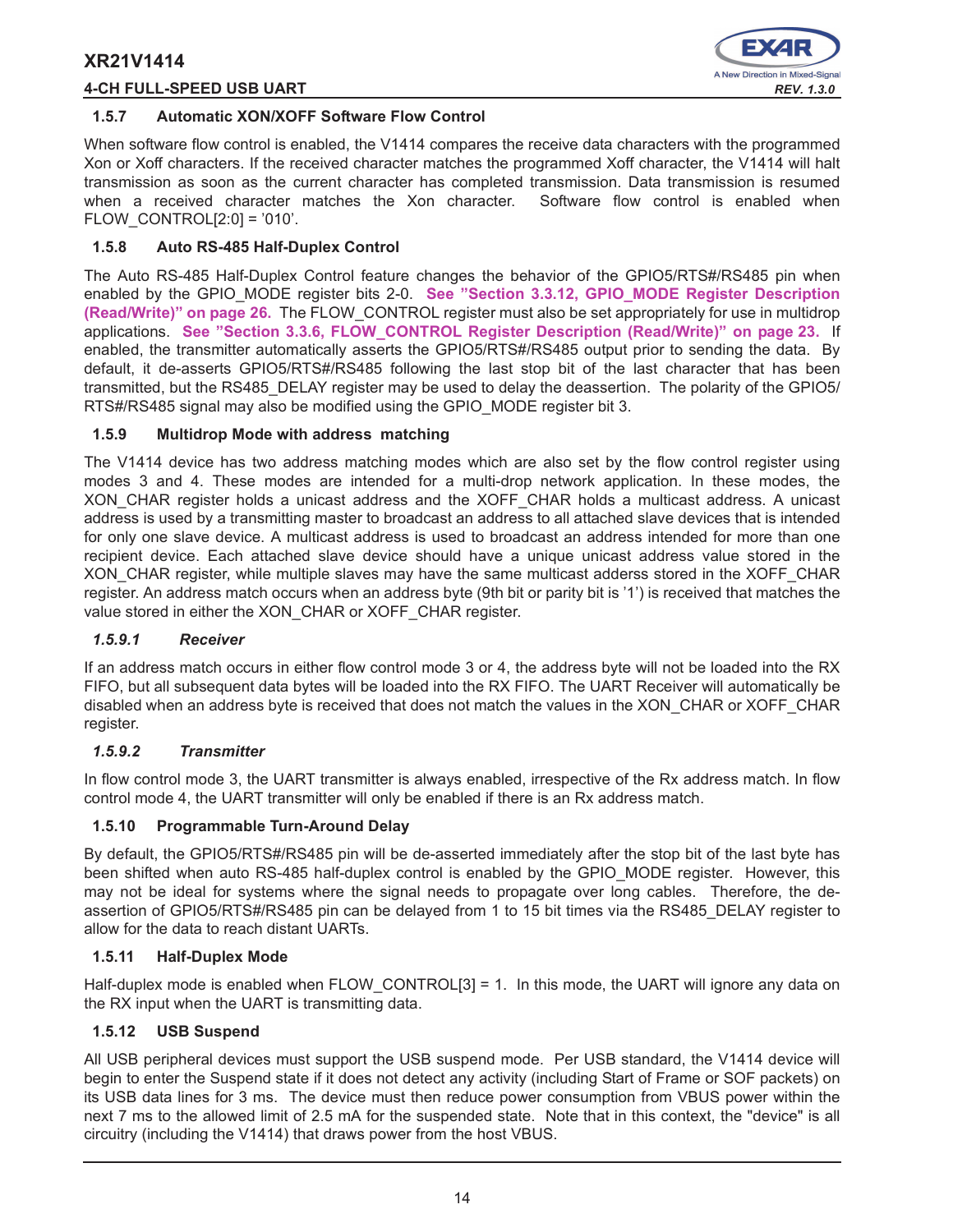

#### **1.5.13 Remote Wakeup**

When the V1414 is suspended, the GPIO0/RI#/RWK# pin can be used to request that the host exit the Suspend state. A high to low transition on this pin will cause the device to signal a remote wakeup request to the host via a custom driver. Note that the standard CDC-ACM driver does not support this feature. In order for the remote wakeup to work, several things must be properly configured. First, the GPIO0/RI# pin must be configured as an input. Additionally, the V1414 device must have the remote wakeup feature support indicated in the USB attributes - See **"Section 1.3, I2C Interface" on page 10**. Lastly, the software driver must inform the USB host that the peripheral device supports the remote wake-up feature.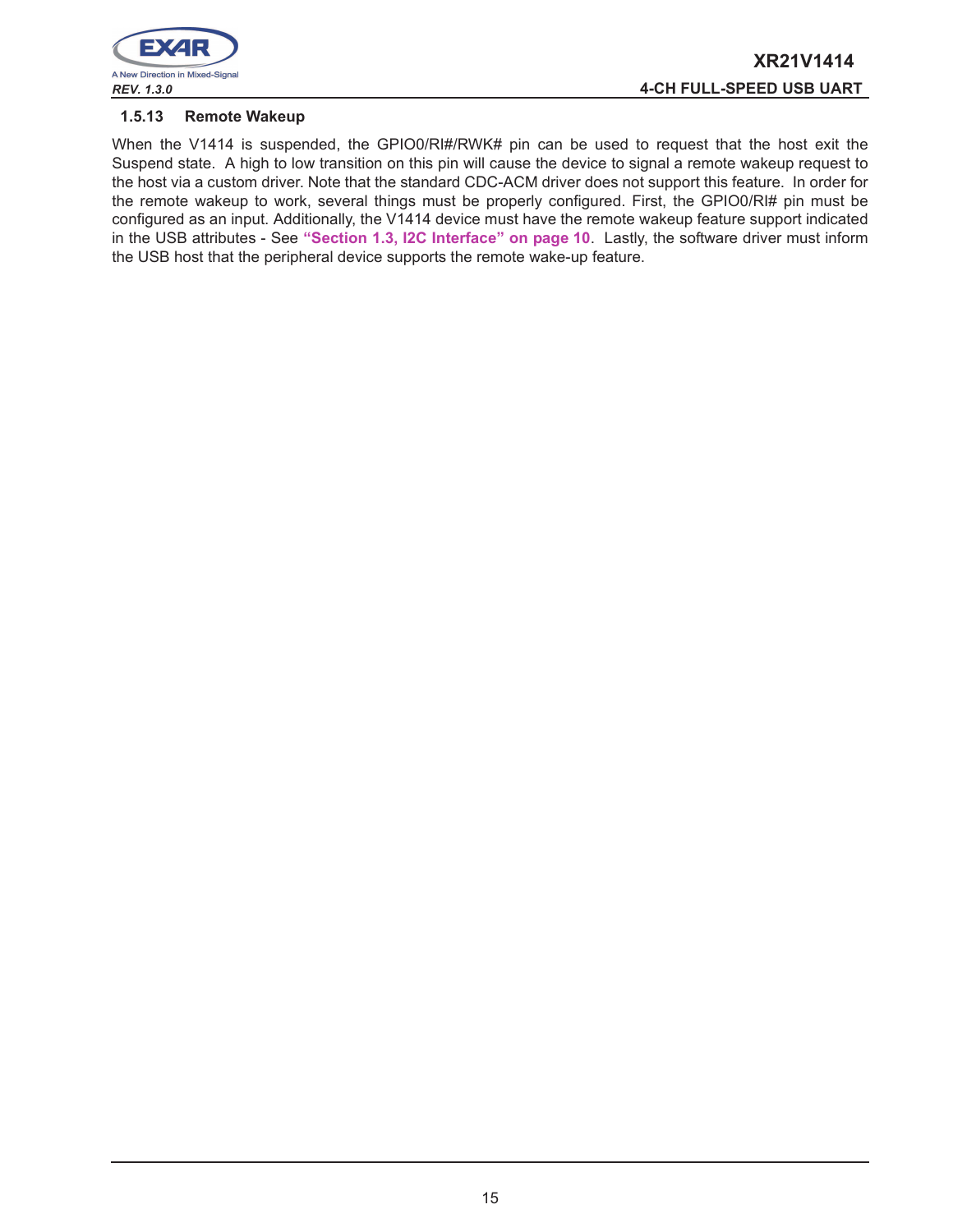# **4-CH FULL-SPEED USB UART** *REV. 1.3.0*



## **2.0 USB CONTROL COMMANDS**

J.

The following table shows all of the USB Control Commands that are supported by the V1414. Commands included are standard USB commands, CDC-ACM commands and custom Exar commands. .

| <b>NAME</b>                                     | <b>REQUEST</b><br><b>TYPE</b> | <b>REQUEST</b> | <b>VALUE</b>        |                | <b>INDEX</b>          |                     | <b>LENGTH</b>     |                     | <b>DESCRIPTION</b>                                 |
|-------------------------------------------------|-------------------------------|----------------|---------------------|----------------|-----------------------|---------------------|-------------------|---------------------|----------------------------------------------------|
| DEV GET_STATUS                                  | 0x80                          | $\pmb{0}$      | $\mathbf 0$         | 0              | $\mathsf 0$           | 0                   | $\overline{2}$    | $\mathbf 0$         | Device: remote wake-up +<br>self-powered           |
| IF GET_STATUS                                   | 0x81                          | $\mathbf 0$    | $\Omega$            | $\Omega$       | $1-4,$<br>129-<br>132 | $\mathbf 0$         | $\overline{2}$    | $\mathsf 0$         | Interface: zero                                    |
| EP GET_STATUS                                   | 0x82                          | $\overline{0}$ | $\mathsf 0$         | $\mathbf 0$    | $0-4,$<br>129-<br>136 | $\mathsf{O}\xspace$ | $\overline{2}$    | $\mathsf 0$         | Endpoint: halted                                   |
| DEV CLEAR_FEATURE                               | 0x00                          | $\mathbf{1}$   | $\mathbf{1}$        | $\Omega$       | $\mathbf 0$           | $\Omega$            | $\Omega$          | $\Omega$            | Device remote wake-up                              |
| EP CLEAR_FEATURE                                | 0x02                          | $\mathbf{1}$   | $\mathbf 0$         | $\Omega$       | $0-4,$<br>129-<br>136 | $\mathsf{O}\xspace$ | $\mathbf 0$       | $\mathsf 0$         | <b>Endpoint halt</b>                               |
| DEV SET_FEATURE                                 | 0x00                          | 3              | 1                   | 00             | $\mathbf 0$           | 0                   | $\pmb{0}$         | $\mathsf 0$         | Device remote wake-up                              |
| DEV SET_FEATURE                                 | 0x00                          | 3              | $\overline{2}$      | $\mathbf 0$    | $\mathsf 0$           | test                | $\mathbf 0$       | $\mathsf 0$         | Test mode                                          |
| EP SET_FEATURE                                  | 0x02                          | 3              | $\Omega$            | $\Omega$       | $0-4,$<br>129-<br>136 | $\pmb{0}$           | $\pmb{0}$         | $\mathbf 0$         | Endpoint halt                                      |
| SET_ADDRESS                                     | 0x00                          | 5              | addr                | $\mathbf 0$    | $\mathbf 0$           | 0                   | $\mathbf 0$       | $\mathsf 0$         |                                                    |
| GET_DESCRIPTOR                                  | 0x80                          | 6              | $\mathbf 0$         | 1              | $\mathsf 0$           | 0                   | len<br><b>LSB</b> | len<br><b>MSB</b>   | Device descriptor                                  |
| GET_DESCRIPTOR                                  | 0x80                          | 6              | $\mathsf 0$         | $\overline{2}$ | $\mathsf 0$           | $\mathbf 0$         | len<br><b>LSB</b> | len<br><b>MSB</b>   | Configuration descriptor                           |
| <b>GET CONFIGURATION</b>                        | 0x80                          | 8              | $\mathbf 0$         | 0              | $\mathsf 0$           | $\mathbf 0$         | $\mathbf{1}$      | $\mathbf 0$         |                                                    |
| SET_CONFIGURATION                               | 0x00                          | 9              | n                   | 0              | 0                     | $\mathsf 0$         | $\mathsf 0$       | $\mathsf{O}\xspace$ |                                                    |
| GET_INTERFACE                                   | 0x81                          | 10             | $\mathbf 0$         | 0              | $0 - 7$               | 0                   | $\mathbf{1}$      | $\pmb{0}$           |                                                    |
| CDC ACM IF<br>SET_LINE_CODING                   | 0x21                          | 32             | 0                   | 0              | 0, 2,<br>4, 6         | 0                   | $\overline{7}$    | $\mathsf{O}\xspace$ | Set the UART baud rate,<br>parity, stop bits, etc. |
| CDC_ACM_IF<br>GET_LINE_CODING                   | 0xA1                          | 33             | $\mathsf{O}\xspace$ | $\mathsf 0$    | 0, 2,<br>4, 6         | $\mathsf{O}\xspace$ | $\overline{7}$    | $\mathsf{O}\xspace$ | Get the UART baud rate,<br>parity, stop bits, etc. |
| CDC ACM IF<br>SET_CONTROL_LINE_<br><b>STATE</b> | 0x21                          | 34             | val                 | $\mathbf 0$    | 0, 2,<br>4, 6         | $\mathsf{O}\xspace$ | $\mathsf 0$       | $\mathbf 0$         | Set UART control lines                             |

## **TABLE 4: SUPPORTED USB CONTROL COMMANDS**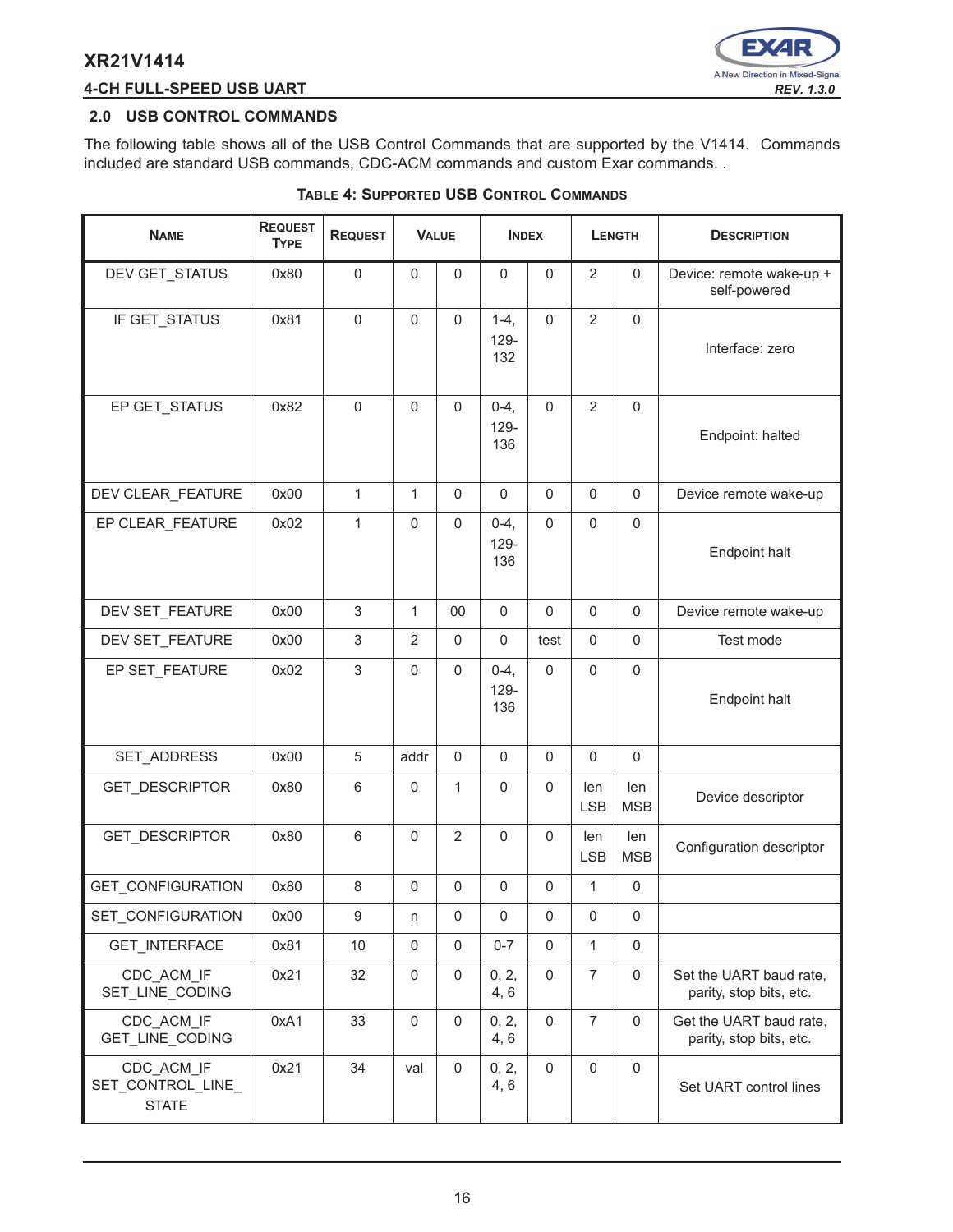

*REV. 1.3.0* **4-CH FULL-SPEED USB UART**

| <b>NAME</b>                     | <b>REQUEST</b><br><b>TYPE</b> | <b>REQUEST</b> |                   | <b>VALUE</b>      |               | <b>INDEX</b> |                     | <b>LENGTH</b>       | <b>DESCRIPTION</b>                                                                                                                                                    |
|---------------------------------|-------------------------------|----------------|-------------------|-------------------|---------------|--------------|---------------------|---------------------|-----------------------------------------------------------------------------------------------------------------------------------------------------------------------|
| CDC ACM IF<br><b>SEND BREAK</b> | 0x21                          | 35             | val<br><b>LSB</b> | val<br><b>MSB</b> | 0, 2,<br>4, 6 | $\Omega$     | $\Omega$            | $\Omega$            | Send a break for the speci-<br>fied duration                                                                                                                          |
| XR SET REG                      | 0x40                          | $\Omega$       | val               | $\mathbf{0}$      | regis-<br>ter | block        | $\Omega$            | $\Omega$            | Exar custom command: set<br>one 8-bit register<br>val: 8-bit register value<br>register address: see<br>Table 7 on page 19<br>block number: see Table 5<br>on page 17 |
| XR_GETN_REG                     | 0xC0                          | 1              | $\Omega$          | $\mathbf{0}$      | regis-<br>ter | block        | count<br><b>LSB</b> | count<br><b>MSB</b> | Exar custom register: get<br>count 8-bit registers<br>register address: see<br>Table 7 on page 19<br>block number: see Table 5<br>on page 17                          |

# **TABLE 4: SUPPORTED USB CONTROL COMMANDS**

# *2.1 UART Block Numbers*

The table below lists the block numbers for accessing each of the UART channels and the UART Manager..

## **TABLE 5: CONTROL BLOCKS**

| <b>BLOCK NAME</b>     | <b>BLOCK NUMBER</b> | <b>DESCRIPTION</b>                                                                                                  |
|-----------------------|---------------------|---------------------------------------------------------------------------------------------------------------------|
| <b>UART Channel A</b> | 0                   | The configuration and control registers for UART channel A.                                                         |
| <b>UART Channel B</b> |                     | The configuration and control registers for UART channel B.                                                         |
| <b>UART Channel C</b> | $\overline{2}$      | The configuration and control registers for UART channel C.                                                         |
| UART Channel D        | 3                   | The configuration and control registers for UART channel D.                                                         |
| <b>UART Manager</b>   | 4                   | The control registers for the UART Manager. The UART Manager<br>enables/disables the TX and RX FIFOs for each UART. |
| <b>I2C FEPROM</b>     | 0x65                | l Accesses external EEPROM via I2C interface.                                                                       |
| <b>UART Custom</b>    | 0x66                | Custom UART control registers. Enables / disables for wide mode, low<br>latency mode and custom interrupt packet.   |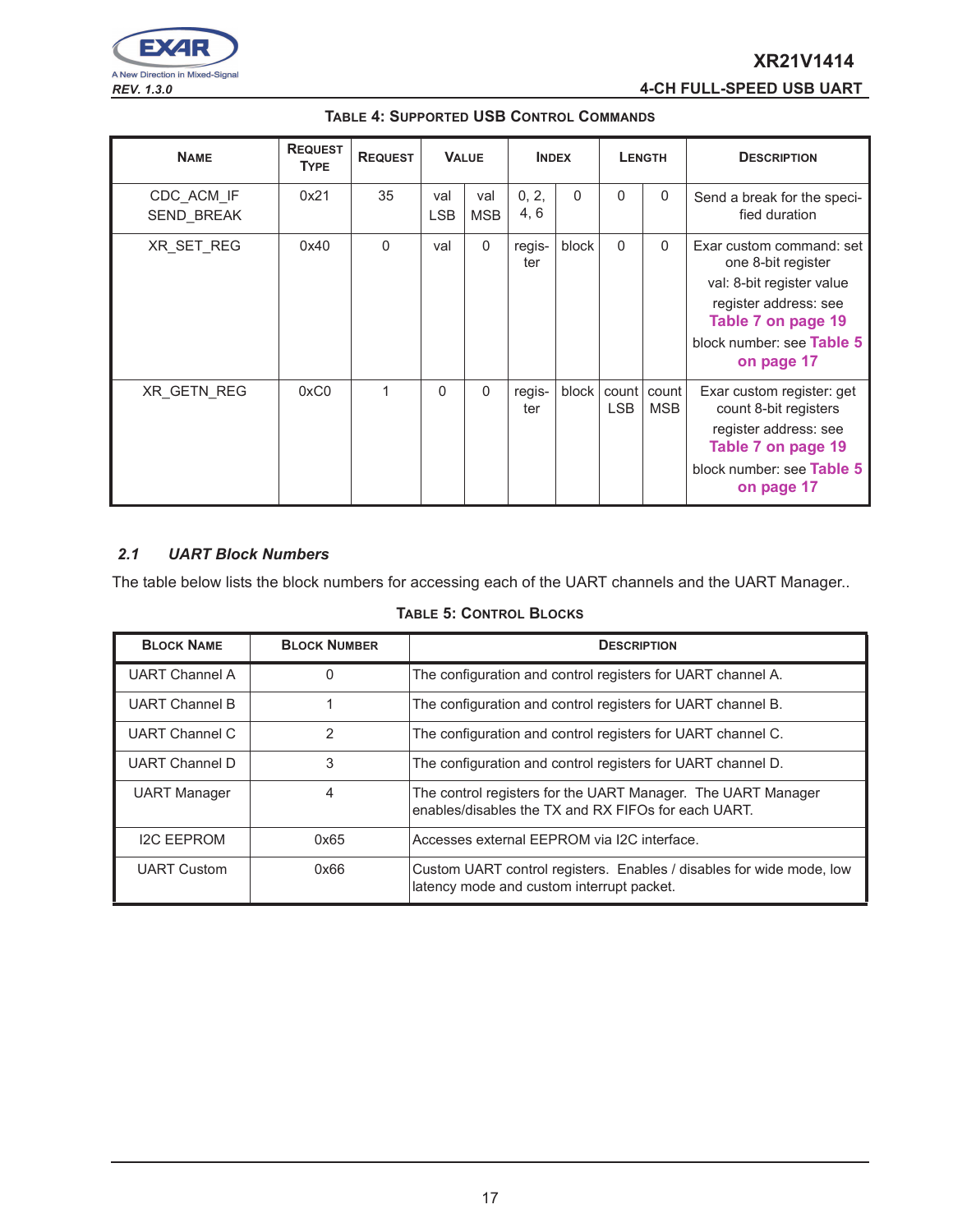# **4-CH FULL-SPEED USB UART** *REV. 1.3.0*



# **3.0 REGISTER SET DESCRIPTION**

The internal register set of the V1414 consists of 3 different blocks of registers: the UART Manager, UART registers and UART miscellaneous registers. The UART Manager controls the TX and RX enables and FIFOs of all UART channels. The UART registers configure and control the remaining UART channel functionality with the exception of low latency mode, wide mode and custom interrupt packet enables in the UART custom register block.

Registers are accessed only via the USB interface by the XR\_SET\_REG and XR\_GET\_REG commands listed in **Table 4**. The register address offsets are given in **Table 6**, **Table 7** and **Table 15**, and the register blocks are given in **Table 5**.

# *3.1 UART Manager Registers..*

| <b>ADDRESS</b> | <b>REGISTER NAME</b> | <b>BIT-7</b> | <b>BIT-6</b> | $BIT-5$      | $BIT-4$  | $BIT-3$      | $BIT-2$  | <b>BIT-1</b> | BIT-0     |
|----------------|----------------------|--------------|--------------|--------------|----------|--------------|----------|--------------|-----------|
| 0X10           | FIFO ENABLE CHA      | $\Omega$     | $\Omega$     | $\Omega$     | $\Omega$ | $\Omega$     | 0        | RX           | TX        |
| 0X11           | FIFO ENABLE CHB      | $\Omega$     | $\Omega$     | $\Omega$     | $\Omega$ | $\Omega$     | 0        | <b>RX</b>    | <b>TX</b> |
| 0X12           | FIFO ENABLE CHC      | $\Omega$     | $\Omega$     | $\Omega$     | $\Omega$ | $\Omega$     | $\Omega$ | <b>RX</b>    | TX        |
| 0x13           | FIFO ENABLE CHD      | $\Omega$     | $\Omega$     | $\mathbf{0}$ | $\Omega$ | $\mathbf{0}$ | $\Omega$ | RX           | <b>TX</b> |
| 0X18           | RX FIFO RESET CHA    | Bit-7        | Bit-6        | Bit-5        | Bit-4    | Bit-3        | Bit-2    | Bit-1        | Bit-0     |
| 0X19           | RX FIFO RESET CHB    | Bit-7        | Bit-6        | Bit-5        | Bit-4    | Bit-3        | Bit-2    | Bit-1        | Bit-0     |
| 0x1A           | RX FIFO_RESET_CHC    | Bit-7        | Bit-6        | Bit-5        | Bit-4    | Bit-3        | Bit-2    | Bit-1        | Bit-0     |
| 0x1B           | RX FIFO_RESET_CHD    | Bit-7        | Bit-6        | Bit-5        | Bit-4    | Bit-3        | Bit-2    | Bit-1        | Bit-0     |
| 0x1C           | TX FIFO RESET CHA    | Bit-7        | Bit-6        | Bit-5        | Bit-4    | Bit-3        | Bit-2    | Bit-1        | Bit-0     |
| 0x1D           | TX FIFO RESET CHB    | Bit-7        | Bit-6        | Bit-5        | Bit-4    | Bit-3        | Bit-2    | Bit-1        | Bit-0     |
| 0x1E           | TX FIFO RESET CHC    | Bit-7        | Bit-6        | Bit-5        | Bit-4    | Bit-3        | Bit-2    | Bit-1        | Bit-0     |
| 0x1F           | TX FIFO RESET CHD    | Bit-7        | Bit-6        | Bit-5        | Bit-4    | Bit-3        | Bit-2    | Bit-1        | Bit-0     |

#### **TABLE 6: UART MANAGER REGISTERS**

# **3.1.1 FIFO\_ENABLE Registers**

Enables the RX FIFO and TX FIFOs. For proper functionality, the UART TX and RX must be enabled in the following order:

FIFO\_ENABLE\_CHx = 0x1 // Enable TX FIFO

UART ENABLE =  $0x3$  // Enable TX and RX of that channel

FIFO ENABLE CHx =  $0x3$  // Enable RX FIFO

**3.1.2 RX\_FIFO\_RESET and TX\_FIFO\_RESET Registers**

Writing a non-zero value to these registers resets the FIFOs.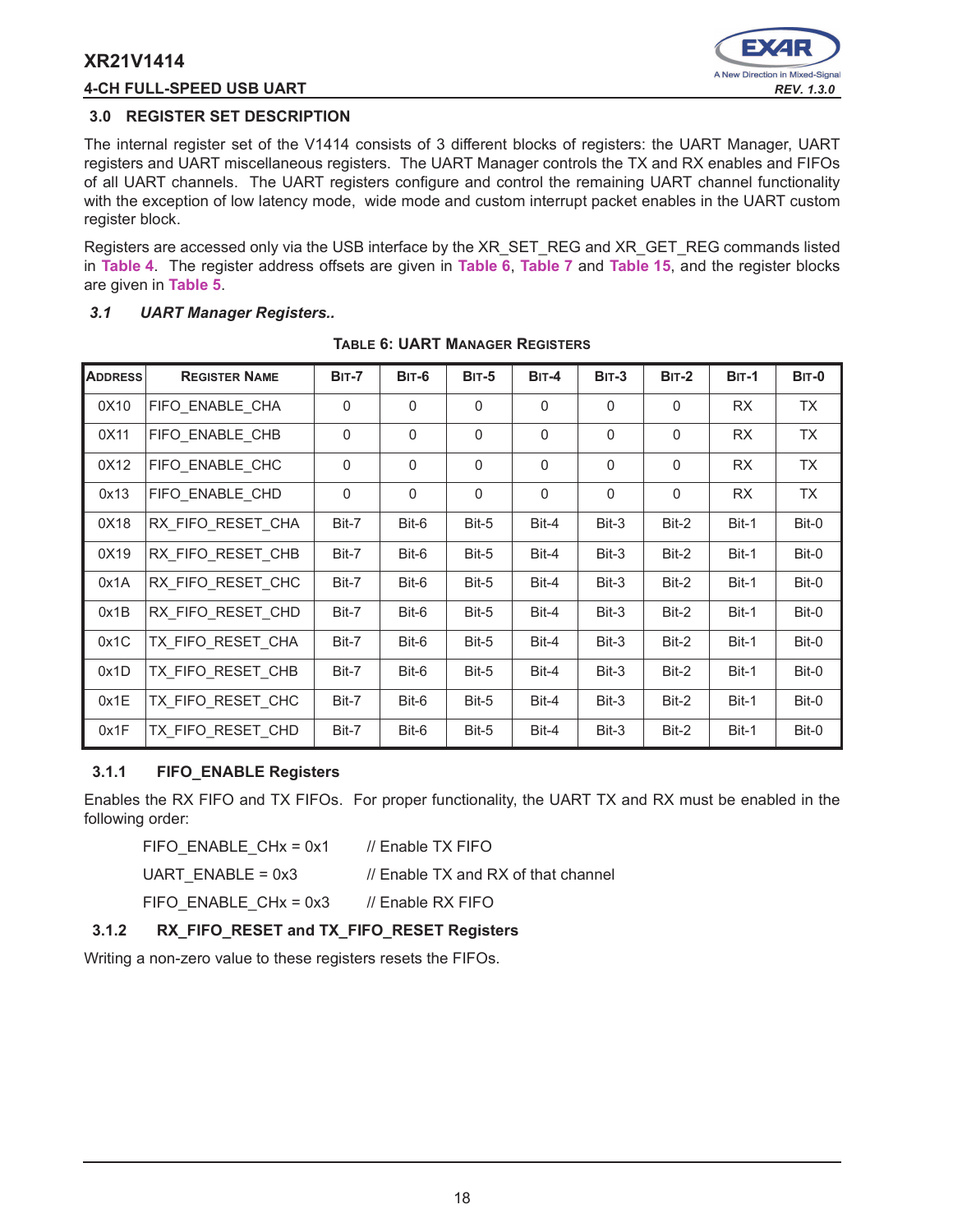

# *3.2 UART Register Map*

#### **TABLE 7: UART REGISTERS**

| <b>ADDRESS</b> | <b>REGISTER NAME</b> | <b>BIT-7</b>                  | <b>BIT-6</b>        | <b>BIT-5</b>        | BIT-4            | <b>BIT-3</b>                                                             | <b>BIT-2</b>      | <b>BIT-1</b>        | <b>BIT-0</b>        |
|----------------|----------------------|-------------------------------|---------------------|---------------------|------------------|--------------------------------------------------------------------------|-------------------|---------------------|---------------------|
| 0X00           | Reserved             | 0                             | 0                   | 0                   | $\mathbf 0$      | 0                                                                        | 0                 | $\mathbf 0$         | $\mathbf 0$         |
| 0X01           | Reserved             | 0                             | $\pmb{0}$           | 0                   | $\mathsf 0$      | $\pmb{0}$                                                                | $\mathsf 0$       | $\mathbf 0$         | 0                   |
| 0X02           | Reserved             | $\pmb{0}$                     | $\pmb{0}$           | 0                   | $\mathbf 0$      | $\mathsf 0$                                                              | 0                 | $\mathbf 0$         | $\pmb{0}$           |
| 0X03           | UART_ENABLE          | $\pmb{0}$                     | 0                   | 0                   | $\mathbf 0$      | 0                                                                        | 0                 | <b>RX</b>           | TX                  |
| 0X04           | CLOCK DIVISOR0       | Bit-7                         | Bit-6               | Bit-5               | Bit-4            | Bit-3                                                                    | Bit-2             | Bit-1               | Bit-0               |
| 0x05           | CLOCK_DIVISOR1       | <b>Bit-15</b>                 | <b>Bit-14</b>       | <b>Bit-13</b>       | <b>Bit-12</b>    | <b>Bit-11</b>                                                            | <b>Bit-10</b>     | Bit-9               | Bit-8               |
| 0x06           | CLOCK_DIVISOR2       | $\mathsf 0$                   | $\mathbf 0$         | $\mathbf 0$         | $\mathsf 0$      | $\mathbf 0$                                                              | <b>Bit-18</b>     | <b>Bit-17</b>       | <b>Bit-16</b>       |
| 0x07           | TX_CLOCK_MASK0       | Bit-7                         | Bit-6               | Bit-5               | Bit-4            | Bit-3                                                                    | Bit-2             | Bit-1               | Bit-0               |
| 0x08           | TX_CLOCK_MASK1       | <b>Bit-15</b>                 | <b>Bit-14</b>       | <b>Bit-13</b>       | <b>Bit-12</b>    | <b>Bit-11</b>                                                            | <b>Bit-10</b>     | Bit-9               | Bit-8               |
| 0x09           | RX_CLOCK_MASK0       | Bit-7                         | Bit-6               | Bit-5               | Bit-4            | Bit-3                                                                    | Bit-2             | Bit-1               | Bit-0               |
| 0x0A           | RX_CLOCK_MASK1       | <b>Bit-15</b>                 | <b>Bit-14</b>       | <b>Bit-13</b>       | <b>Bit-12</b>    | <b>Bit-11</b>                                                            | <b>Bit-10</b>     | Bit-9               | Bit-8               |
| 0x0B           | CHARACTER_FORMAT     | Stop                          |                     | Parity              |                  |                                                                          |                   | Data Bits           |                     |
| 0x0C           | FLOW_CONTROL         | $\pmb{0}$                     | 0                   | 0                   | $\mathsf 0$      | Half-<br><b>Flow Control Mode Select</b><br><b>Duplex</b>                |                   |                     |                     |
| 0x0D           | Reserved             | $\pmb{0}$                     | $\mathbf 0$         | $\mathbf 0$         | $\mathbf 0$      | $\pmb{0}$                                                                | 0                 | 0                   | 0                   |
| 0x0E           | Reserved             | $\pmb{0}$                     | $\mathbf 0$         | $\mathbf 0$         | $\mathbf 0$      | $\mathbf 0$                                                              | $\mathbf 0$       | $\mathsf{O}$        | $\mathbf 0$         |
| 0x0F           | Reserved             | 0                             | $\mathbf 0$         | 0                   | $\mathsf 0$      | $\mathbf 0$                                                              | 0                 | $\mathsf{O}$        | $\mathbf 0$         |
| 0x10           | XON_CHAR             | Bit-7                         | Bit-6               | Bit-5               | Bit-4            | Bit-3                                                                    | Bit-2             | Bit-1               | Bit-0               |
| 0x11           | XOFF_CHAR            | Bit-7                         | Bit-6               | Bit-5               | Bit-4            | Bit-3                                                                    | Bit-2             | Bit-1               | Bit-0               |
| 0x12           | LOOPBACK_CTL         | $\mathbf 0$                   | $\mathbf 0$         | $\mathsf 0$         | $\mathbf 0$      | $\mathbf 0$                                                              | En                |                     | Chan                |
| 0x13           | ERROR_STATUS         | <b>Break</b><br><b>Status</b> | Overrun<br>Error    | Parity<br>Error     | Framing<br>Error | <b>Break</b><br>$\mathsf 0$<br>$\pmb{0}$<br>$\mathsf{O}\xspace$<br>Error |                   |                     |                     |
| 0x14           | TX_BREAK             | Bit-7                         | Bit-6               | Bit-5               | Bit-4            | Bit-3                                                                    | Bit-2             | Bit-1               | Bit-0               |
| 0x15           | RS485_DELAY          | 0                             | $\mathbf 0$         | 0                   | 0                |                                                                          |                   | Delay               |                     |
| 0x16           | Reserved             | $\mathsf 0$                   | 0                   | $\mathsf{0}$        | $\mathsf 0$      | $\mathsf 0$                                                              | $\pmb{0}$         | 0                   | $\mathsf 0$         |
| 0x17           | Reserved             | 0                             | 0                   | 0                   | 0                | $\pmb{0}$                                                                | 0                 | $\pmb{0}$           | $\mathbf 0$         |
| 0x18           | Reserved             | $\mathsf{O}\xspace$           | $\mathbf 0$         | $\mathsf{O}\xspace$ | $\mathsf 0$      | $\pmb{0}$                                                                | $\mathbf 0$       | $\mathsf{O}$        | 0                   |
| 0x19           | Reserved             | $\mathsf{O}\xspace$           | $\mathsf{O}\xspace$ | $\mathsf{O}\xspace$ | $\mathsf 0$      | $\pmb{0}$                                                                | $\mathsf 0$       | $\mathsf{O}\xspace$ | $\mathsf{O}\xspace$ |
| 0x1A           | GPIO_MODE            | 0                             | 0                   | 0                   | 0                | <b>RS485</b><br>Mode Select<br>Polarity                                  |                   |                     |                     |
| 0x1B           | GPIO_DIRECTION       | $\mathsf{O}\xspace$           | $\mathsf{O}\xspace$ | GPIO <sub>5</sub>   | GPIO4            | GPIO <sub>3</sub>                                                        | GPIO <sub>2</sub> | GPIO1               | GPIO0               |
| 0x1C           | GPIO_INT_MASK        | 0                             | $\pmb{0}$           | GPIO <sub>5</sub>   | GPIO4            | GPIO3                                                                    | GPIO <sub>2</sub> | GPIO1               | GPIO0               |
| 0x1D           | GPIO_SET             | $\mathsf 0$                   | $\pmb{0}$           | GPIO <sub>5</sub>   | GPIO4            | GPIO <sub>3</sub>                                                        | GPIO <sub>2</sub> | GPIO1               | GPIO0               |
| 0x1E           | GPIO_CLEAR           | 0                             | $\mathsf 0$         | GPIO <sub>5</sub>   | GPIO4            | GPIO <sub>3</sub>                                                        | GPIO <sub>2</sub> | GPIO1               | GPIO0               |
| 0x1F           | GPIO_STATUS          | $\mathsf{O}\xspace$           | $\pmb{0}$           | GPIO <sub>5</sub>   | GPIO4            | GPIO <sub>3</sub>                                                        | GPIO <sub>2</sub> | GPIO1               | GPIO0               |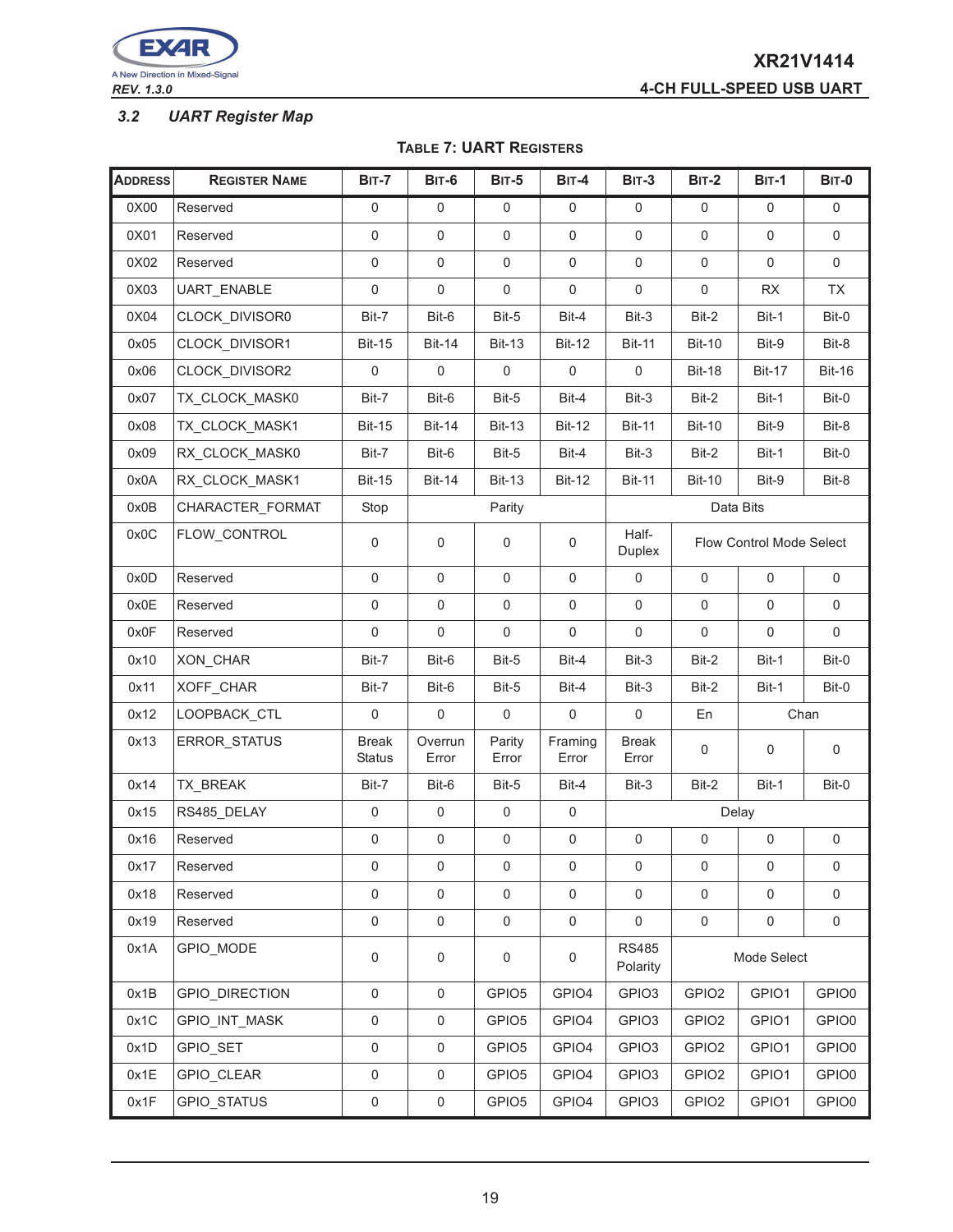# **4-CH FULL-SPEED USB UART** *REV. 1.3.0*



## *3.3 UART Register Descriptions*

All register bits default to a value of '0' unless otherwise noted.

# **3.3.1 UART\_ENABLE Register Description (Read/Write)**

This register enables the UART TX and RX. For proper functionality, the UART TX and RX must be enabled in the following order:

FIFO\_ENABLE\_CHx = 0x1 // Enable TX FIFO UART ENABLE =  $0x3$  // Enable TX and RX of that channel FIFO ENABLE  $CHx = 0x3$  // Enable RX FIFO

# **UART\_ENABLE[0]: Enable UART TX**

- Logic 0 = UART TX disabled.
- Logic 1 = UART TX enabled.

# **UART\_ENABLE[1]: Enable UART RX**

- Logic 0 = UART RX disabled.
- Logic 1 = UART RX enabled.

#### **UART\_ENABLE[7:2]: Reserved**

These bits are reserved and should remain '0'.

#### **3.3.2 CLOCK\_DIVISOR0, CLOCK\_DIVISOR1, CLOCK\_DIVISOR2 Register Description (Read/Write)**

These registers are used for programming the baud rate. The V1414 uses a 19-bit divisor and 16-bit mask register. Using the internal 48MHz oscillator, the 19-bit divisor is calculated as follows:

CLOCK\_DIVISOR = Trunc ( 48000000 / Baud Rate )

For example, if the the baud rate is 115200bps, then

CLOCK\_DIVISOR = Trunc ( 48000000 / 115200 ) = Trunc (416.66667) = 416

**CLOCK\_DIVISOR0[7:0]: Baud rate clock divisor bits [7:0]** 

**CLOCK\_DIVISOR1[7:0]: Baud rate clock divisor bits [15:8]**

**CLOCK\_DIVISOR2[2:0]: Baud rate clock divisor bits [18:16]**

## **CLOCK\_DIVISOR2[7:3]: Reserved**

These bits are reserved and should remain '0'.

#### **3.3.3 TX\_CLOCK\_MASK0, TX\_CLOCK\_MASK1 Register Description (Read/Write)**

A look-up table is used for the value of the 16-bit TX Clock mask registers. The index of the look-up table is calculated as follows:

index = Trunc ( ( ( 48000000 / Baud Rate ) - CLOCK\_DIVISOR ) \* 32)

For example, if the baud rate is 115200bps, then the index will be:

index = Trunc ( (  $(48000000 / 115200) - 416$  ) \* 32) = Trunc (21.3333) = 21

The values for some baud rates to program the TX\_CLOCK\_MASK registers are listed in **Table 8**. For baud rates that are not listed, use the index to select TX\_CLOCK\_MASK register values from **Table 9**.

#### **3.3.4 RX\_CLOCK\_MASK0, RX\_CLOCK\_MASK1 Register Description (Read/Write)**

The values for some baud rates to program the RX\_CLOCK\_MASK registers are listed in **Table 8**. For baud rates that are not listed, use the same index calculated for the TX CLOCK MASK register to select RX\_CLOCK\_MASK register values from **Table 9**.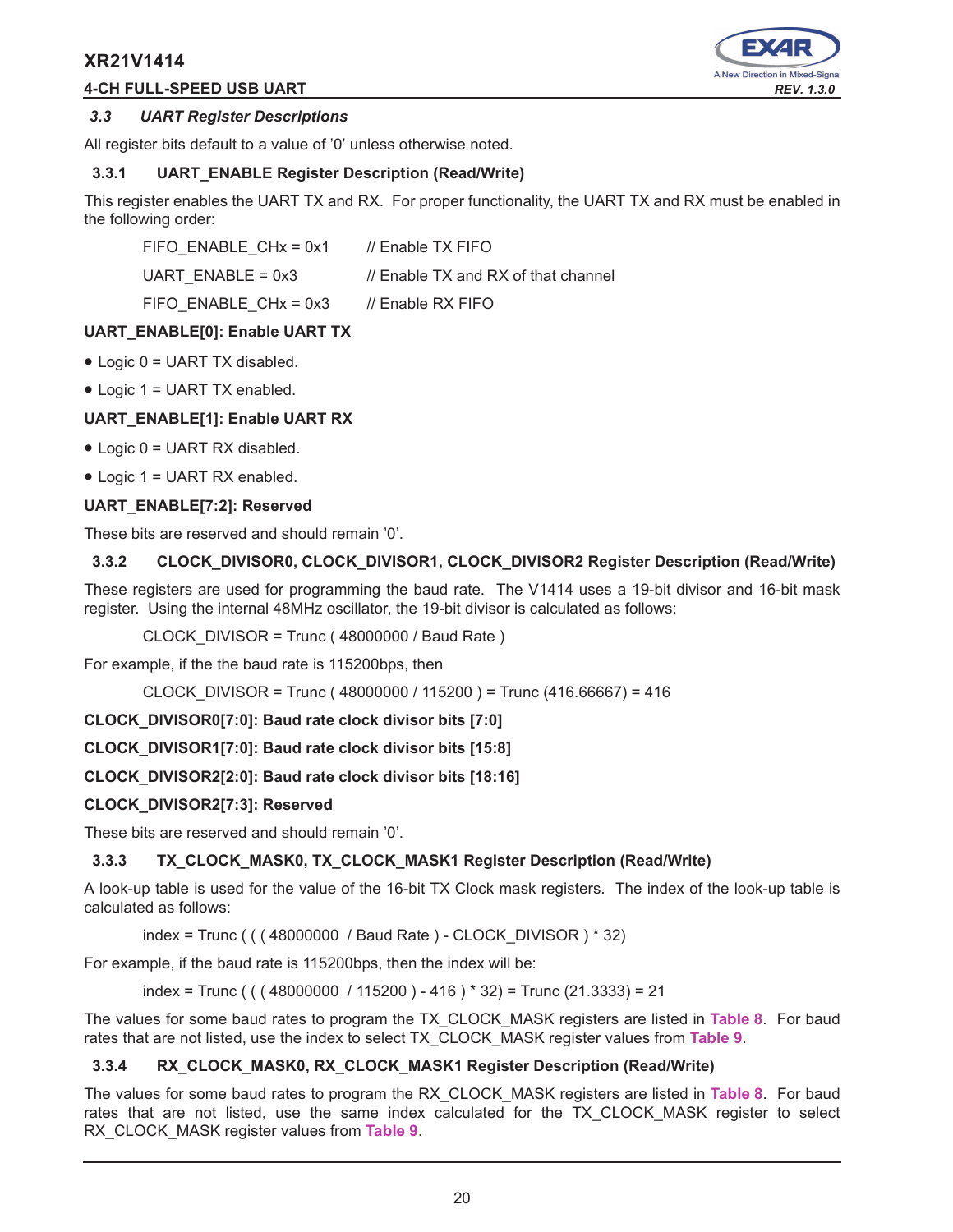

| <b>TABLE 8: CLOCK DIVISOR AND CLOCK MASK VALUES FOR COMMON BAUD RATES</b> |  |  |
|---------------------------------------------------------------------------|--|--|
|---------------------------------------------------------------------------|--|--|

| <b>BAUD RATE (BPS)</b> | <b>CLOCK DIVISOR (DECIMAL)</b> | <b>TX CLOCK MASK (HEX)</b> | <b>RX CLOCK MASK (HEX)</b> |
|------------------------|--------------------------------|----------------------------|----------------------------|
| 1200                   | 40000                          | 0x0000                     | 0x0000                     |
| 2400                   | 20000                          | 0x0000                     | 0x0000                     |
| 4800                   | 10000                          | 0x0000                     | 0x0000                     |
| 9600                   | 5000                           | 0x0000                     | 0x0000                     |
| 19200                  | 2500                           | 0x0000                     | 0x0000                     |
| 38400                  | 1250                           | 0x0000                     | 0x0000                     |
| 57600                  | 833                            | 0x0912                     | 0x0924                     |
| 115200                 | 416                            | 0x0B6D                     | 0x0B6A                     |
| 230400                 | 208                            | 0x0912                     | 0x0924                     |
| 460800                 | 104                            | 0x0208                     | 0x0040                     |
| 500000                 | 96                             | 0x0000                     | 0x0000                     |
| 576000                 | 83                             | 0x0912                     | 0x0924                     |
| 921600                 | 52                             | 0x0040                     | 0x0000                     |
| 1000000                | 48                             | 0x0000                     | 0x0000                     |
| 1152000                | 41                             | 0x0B6D                     | 0x0DB6                     |
| 1500000                | 32                             | 0x0000                     | 0x0000                     |
| 2000000                | 24                             | 0x0000                     | 0x0000                     |
| 2500000                | 19                             | 0x0104                     | 0x0108                     |
| 3000000                | 16                             | 0x0000                     | 0x0000                     |
| 3125000                | 15                             | 0x0492                     | 0x0492                     |
| 3500000                | 13                             | 0x076D                     | 0x0BB6                     |
| 4000000                | 12                             | 0x0000                     | 0x0000                     |
| 4250000                | 11                             | 0x0122                     | 0x0224                     |
| 6250000                | $\overline{7}$                 | 0x0B6D                     | 0x0DB6                     |
| 8000000                | 6                              | 0x0000                     | 0x0000                     |
| 12000000               | 4                              | 0x0000                     | 0x0000                     |

For baud rates that are not listed in the table above, use the index value calcuated using the formula in **"Section 3.3.3, TX\_CLOCK\_MASK0, TX\_CLOCK\_MASK1 Register Description (Read/Write)" on page 20** to determine which TX Clock and RX Clock Mask register values to use from **Table 9**. For the the RX Clock Mask register, there are 2 values listed and would depend on whether the Clock Divisor is even or odd. For even Clock Divisors, use the value from the first column. For odd Clock Divisors, use the value from the last column.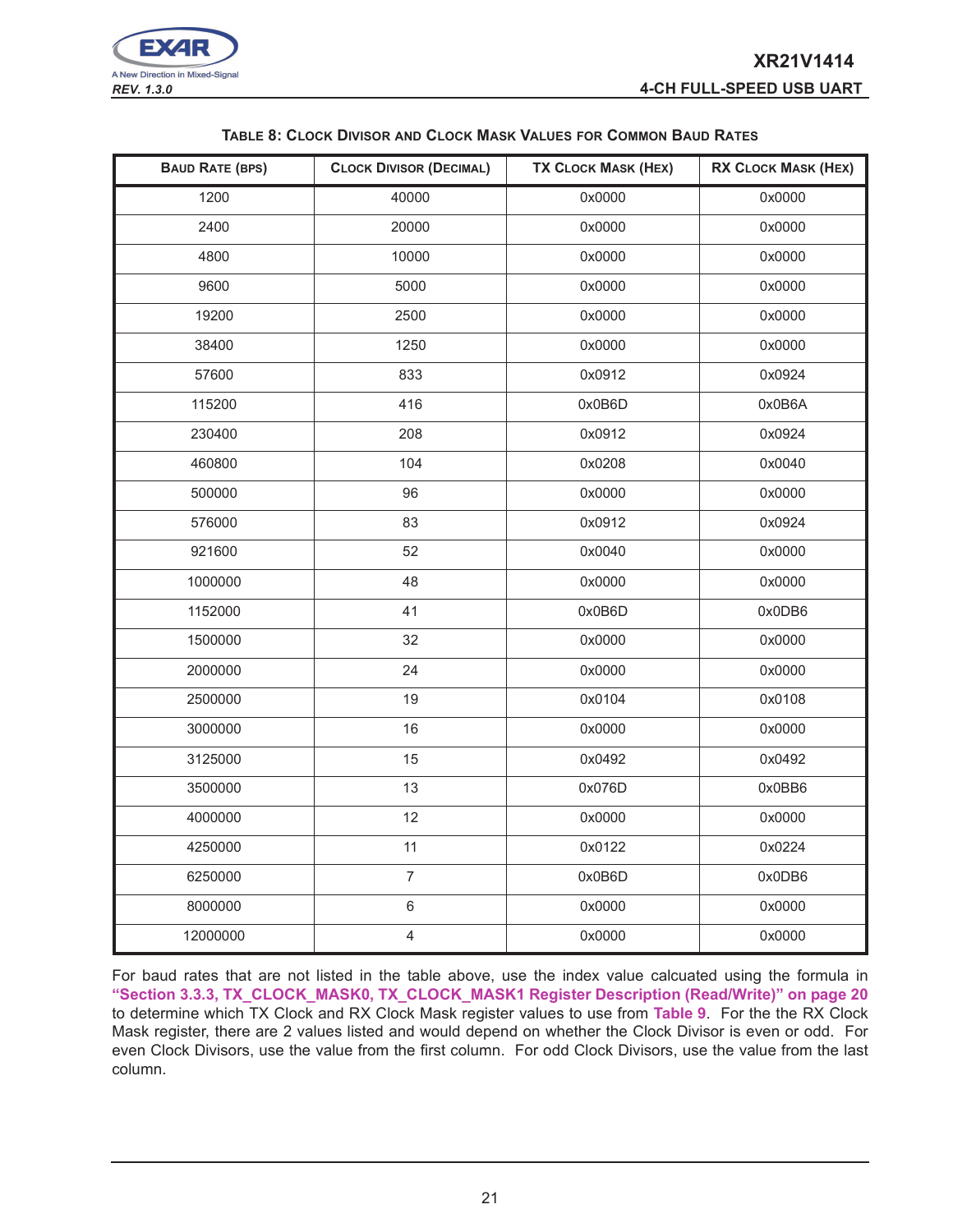# **XR21V1414 4-CH FULL-SPEED USB UART** *REV. 1.3.0*



| <b>INDEX</b><br>(DECIMAL) | <b>TX CLOCK MASK (HEX)</b> | RX CLOCK MASK (HEX) -<br><b>EVEN CLOCK DIVISOR</b> | RX CLOCK MASK (HEX) -<br><b>ODD CLOCK DIVISOR</b> |
|---------------------------|----------------------------|----------------------------------------------------|---------------------------------------------------|
| $\mathsf{O}\xspace$       | 0x0000                     | 0x0000                                             | 0x0000                                            |
| $\mathbf{1}$              | 0x0000                     | 0x0000                                             | 0x0000                                            |
| $\overline{2}$            | 0x0100                     | 0x0000                                             | 0x0100                                            |
| $\mathsf 3$               | 0x0020                     | 0x0400                                             | 0x0020                                            |
| $\overline{4}$            | 0x0010                     | 0x0100                                             | 0x0010                                            |
| 5                         | 0x0208                     | 0x0040                                             | 0x0208                                            |
| 6                         | 0x0104                     | 0x0820                                             | 0x0108                                            |
| $\overline{7}$            | 0x0844                     | 0x0210                                             | 0x0884                                            |
| 8                         | 0x0444                     | 0x0110                                             | 0x0444                                            |
| 9                         | 0x0122                     | 0x0888                                             | 0x0224                                            |
| 10                        | 0x0912                     | 0x0448                                             | 0x0924                                            |
| 11                        | 0x0492                     | 0x0248                                             | 0x0492                                            |
| 12                        | 0x0252                     | 0x0928                                             | 0x0292                                            |
| 13                        | 0x094A                     | 0x04A4                                             | 0x0A52                                            |
| 14                        | 0x052A                     | 0x0AA4                                             | 0x054A                                            |
| 15                        | AAA0x0                     | 0x0954                                             | 0x04AA                                            |
| 16                        | 0x0AAA                     | 0x0554                                             | 0x0AAA                                            |
| 17                        | 0x0555                     | 0x0AD4                                             | 0x05AA                                            |
| 18                        | 0x0B55                     | 0x0AB4                                             | 0x055A                                            |
| 19                        | 0x06B5                     | 0x05AC                                             | 0x0B56                                            |
| 20                        | 0x05B5                     | 0x0D6C                                             | 0x06D6                                            |
| 21                        | 0x0B6D                     | 0x0B6A                                             | 0x0DB6                                            |
| 22                        | 0x076D                     | 0x06DA                                             | 0x0BB6                                            |
| 23                        | 0x0EDD                     | 0x0DDA                                             | 0x076E                                            |
| 24                        | 0x0DDD                     | 0x0BBA                                             | 0x0EEE                                            |
| 25                        | 0x07BB                     | 0x0F7A                                             | 0x0DDE                                            |
| 26                        | 0x0F7B                     | 0x0EF6                                             | 0x07DE                                            |
| 27                        | 0x0DF7                     | 0x0BF6                                             | 0x0F7E                                            |
| 28                        | 0x07F7                     | 0x0FEE                                             | 0x0EFE                                            |
| 29                        | 0x0FDF                     | 0x0FBE                                             | 0x07FE                                            |
| 30                        | 0x0F7F                     | 0x0EFE                                             | 0x0FFE                                            |
| 31                        | 0x0FFF                     | 0x0FFE                                             | 0x0FFD                                            |

# **TABLE 9: TX AND RX CLOCK MASK VALUES**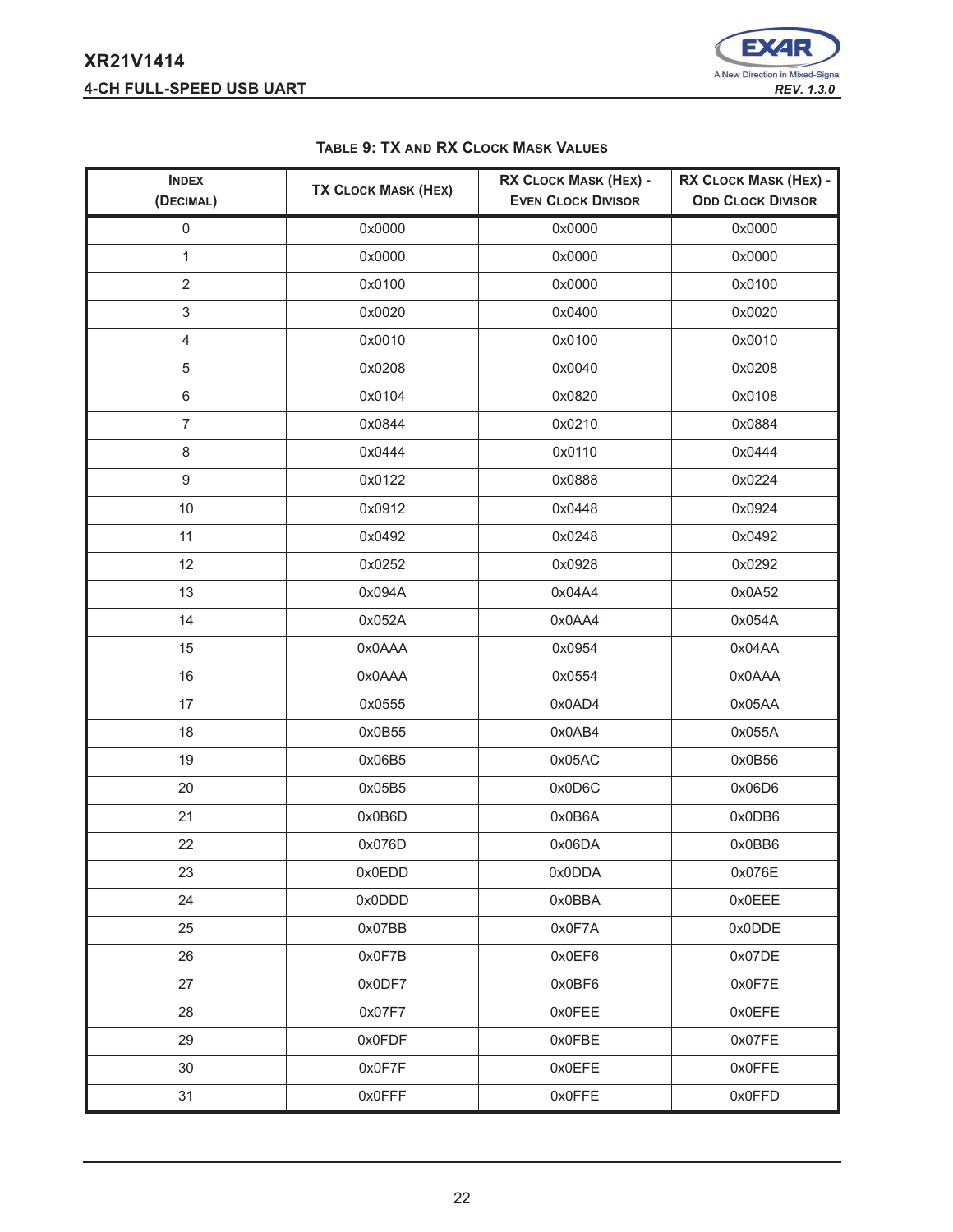

#### **3.3.5 CHARACTER\_FORMAT Register Description (Read/Write)**

This register controls the character format such as the word length (7, 8 or 9), parity (odd, even, forced '0', or forced '1') and number of stop bits (1 or 2).

#### **CHARACTER\_FORMAT[3:0]: Data Bits**.

#### **TABLE 10: DATA BITS**

| <b>DATA BITS</b> | CHARACTER_FORMAT[3:0] |
|------------------|-----------------------|
|                  | 0111                  |
| 8                | 1000                  |
|                  | 1001                  |

All other values for CHARACTER\_FORMAT[3:0] are reserved.

#### **CHARACTER\_FORMAT[6:4]: Parity Mode Select**

These bits select the parity mode. If 9-bit data mode has been selected, then writing to these bits will not have any effect. In other words, there will not be an additional parity bit.

| <b>BIT-6</b> | <b>BIT-5</b> | $BIT-4$ | <b>PARITY SELECTION</b>    |
|--------------|--------------|---------|----------------------------|
|              |              |         | No parity                  |
|              |              |         | Odd parity                 |
|              |              |         | Even parity                |
|              |              |         | Force parity to mark, "1"  |
|              |              |         | Force parity to space, "0" |

#### **TABLE 11: PARITY SELECTION**

#### **CHARACTER\_FORMAT[7]: Stop Bit select**

This register selects the number of stop bits to add to the transmitted character and how many stop bits to check for in the received character.

|  |  |  |  | <b>TABLE 12: STOP BIT SELECTION</b> |
|--|--|--|--|-------------------------------------|
|--|--|--|--|-------------------------------------|

| <b>BIT-7</b> | <b>NUMBER OF STOP BITS</b> |  |  |  |  |  |
|--------------|----------------------------|--|--|--|--|--|
|              | 1 stop bit                 |  |  |  |  |  |
|              | 2 stop bits                |  |  |  |  |  |

#### **3.3.6 FLOW\_CONTROL Register Description (Read/Write)**

These registers select the flow control mode. These registers should only be written to when the UART is disabled. Writing to the FLOW\_CONTROL register when the UART is enabled will result in undefined behavior. Note that the FLOW CONTROL register settings are used in conjunction with the GPIO\_MODE register.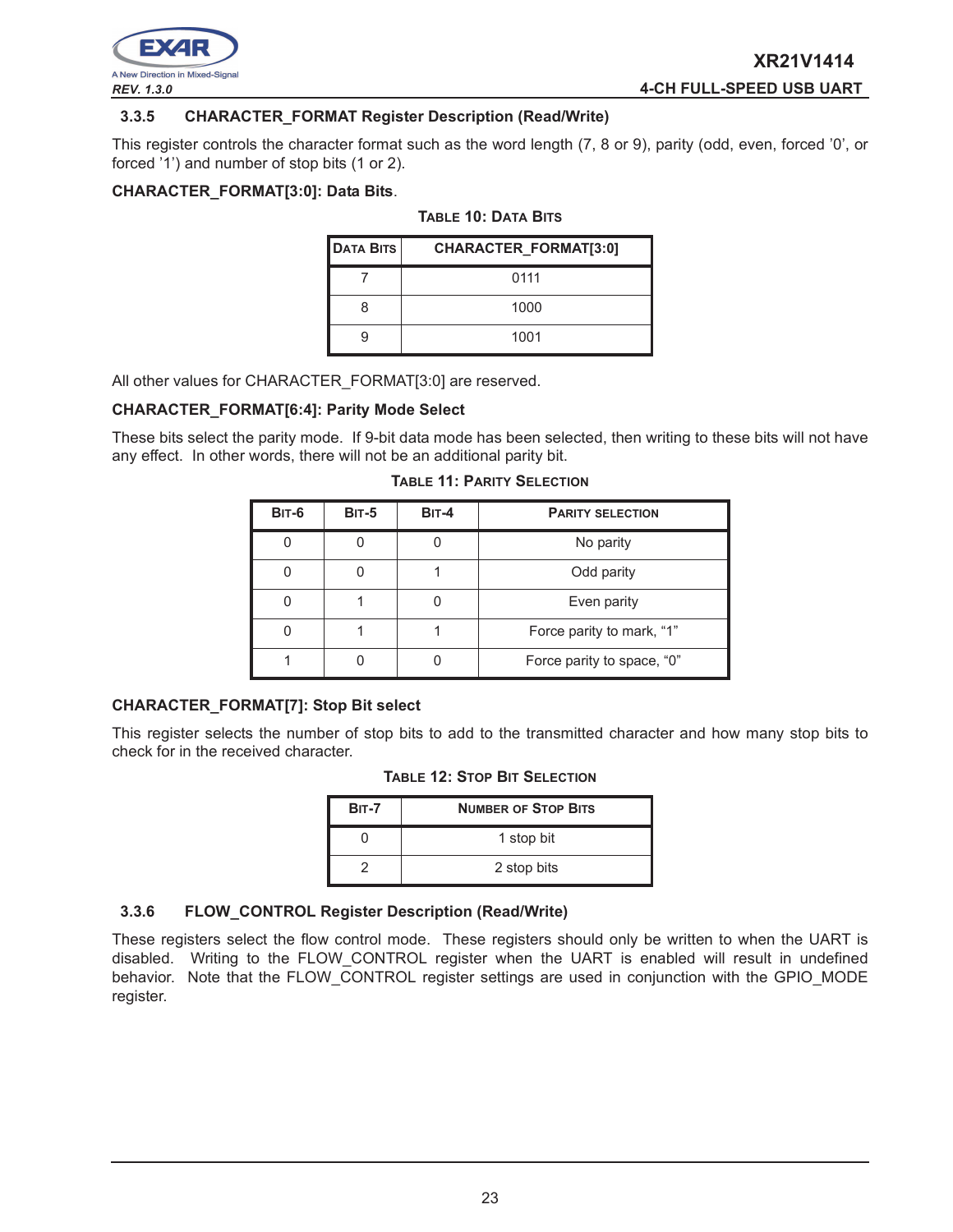

# **4-CH FULL-SPEED USB UART** *REV. 1.3.0*

# **FLOW\_CONTROL[2:0]: Flow control mode select**

#### **TABLE 13: FLOW CONTROL MODE SELECTION**

| <b>MODE</b>    | $BIT-2$ | <b>BIT-1</b> | <b>BIT-0</b> | <b>MODE DESCRIPTION</b>                                                                            |
|----------------|---------|--------------|--------------|----------------------------------------------------------------------------------------------------|
| 0              | 0       |              | $\Omega$     | No flow control, no address matching.                                                              |
|                | 0       | 0            |              | HW flow control enabled. Auto RTS/CTS or DTR/DSR must be selected by<br>GPIO MODE.                 |
| $\overline{2}$ | 0       |              | $\Omega$     | SW flow control enabled                                                                            |
| 3              | 0       |              |              | Multidrop mode - RX only after address match, TX independent. (Typically<br>used with GPIO MODE 3) |
| 4              |         |              | 0            | Multidrop mode - RX / TX only after address match. (Typically used with<br>GPIO MODE 4)            |

#### **FLOW\_CONTROL[3]: Half-Duplex Mode**

- Logic 0 = Normal (full-duplex) mode. The UART can transmit and receive data at the same time.
- Logic 1 = Half-duplex Mode. In half-duplex mode, any data on the RX pin is ignored when the UART is transmitting data.

# **FLOW\_CONTROL[7:4]: Reserved**

These bits are reserved and should remain '0'.

#### **3.3.7 XON\_CHAR, XOFF\_CHAR Register Descriptions (Read/Write)**

The XON\_CHAR and XOFF\_CHAR registers store the XON and XOFF characters, respectively, that are used in the Automatic Software Flow control.

#### **XON\_CHAR[7:0]: XON Character**

In Automatic Software Flow control mode, the UART will resume data transmission when the XON character has been received.

For behavior in the Address Match mode, see **"Section 1.5.9, Multidrop Mode with address matching" on page 14**.

For behavior in the Address Match with TX Flow Control mode, see **"Section 1.5.9, Multidrop Mode with address matching" on page 14**.

#### **XOFF\_CHAR[7:0]: XOFF Character**

In Automatic Software Flow control mode, the UART will suspend data transmission when the XOFF character has been received.

For behavior in the Address Match mode, see **"Section 1.5.9, Multidrop Mode with address matching" on page 14**.

For behavior in the Address Match with TX Flow Control mode, see **"Section 1.5.10, Programmable Turn-Around Delay" on page 14**.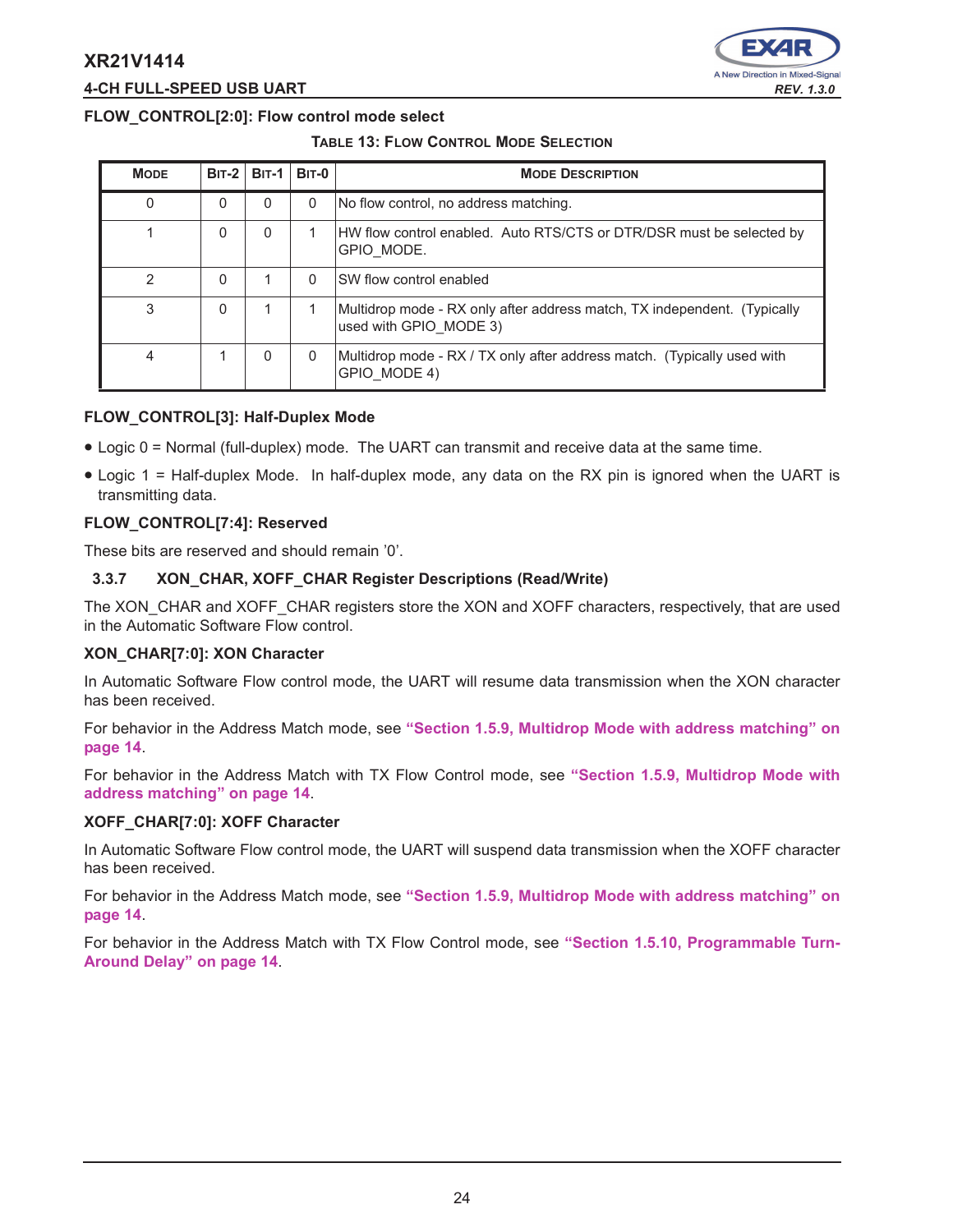

# **3.3.8 LOOPBACK\_CTL Register Descriptions (Read/Write)**

# **LOOPBACK\_CTL[1:0]: Channel**

- Value 0 = UART Channel A
- Value 1 = UART Channel B
- Value 2 = UART Channel C
- Value 3 = UART Channel D

# **LOOPBACK\_CTL[2]: Enable**

- Logic 0 = Internal UART (TX to RX) loopback is disabled.
- Logic 1 = Internal UART (TX to RX) loopback is enabled.

# **LOOPBACK\_CTL[7:3]: Reserved**

These bits are reserved and should remain '0'.

#### **3.3.9 ERROR\_STATUS Register Description - Read-only**

This register reports any errors that may have occurred on the line such as framing, parity and overrun as well as break status.

#### **ERROR\_STATUS[2:0]: Reserved**

These bits are reserved. Any values read from these bits should be ignored.

#### **ERROR\_STATUS[3]: Break status**

- Logic 0 = No break condition
- Logic 1 = A break condition has been detected (clears after read).

# **ERROR\_STATUS[4]: Framing Error**

- $\bullet$  Logic  $0 = No$  framing error
- Logic 1 = A framing error has been detected (clears after read). A framing error occurs when a stop bit is not present when it is expected.

# **ERROR\_STATUS[5]: Parity Error**

- $\bullet$  Logic  $0 = No$  parity error
- Logic 1 = A parity error has been detected (clears after read).

# **ERROR\_STATUS[6]: Overrun Error**

- Logic 0 = No overrun error
- Logic 1 = An overrun error has been detected (clears after read). An overrun error occurs when the RX FIFO is full and another byte of data is received.

# **ERROR\_STATUS[7]: Break Status**

- Logic 0 = Break condition is no longer present.
- Logic 1 = Break condition is currently being detected.

# **3.3.10 TX\_BREAK Register Description (Read/Write)**

Writing a non-zero value to this register causes a break condition to be generated continuously until the register is cleared. If data is being shifted out of the TX pin, the data will be completely shifted out before the break condition is generated.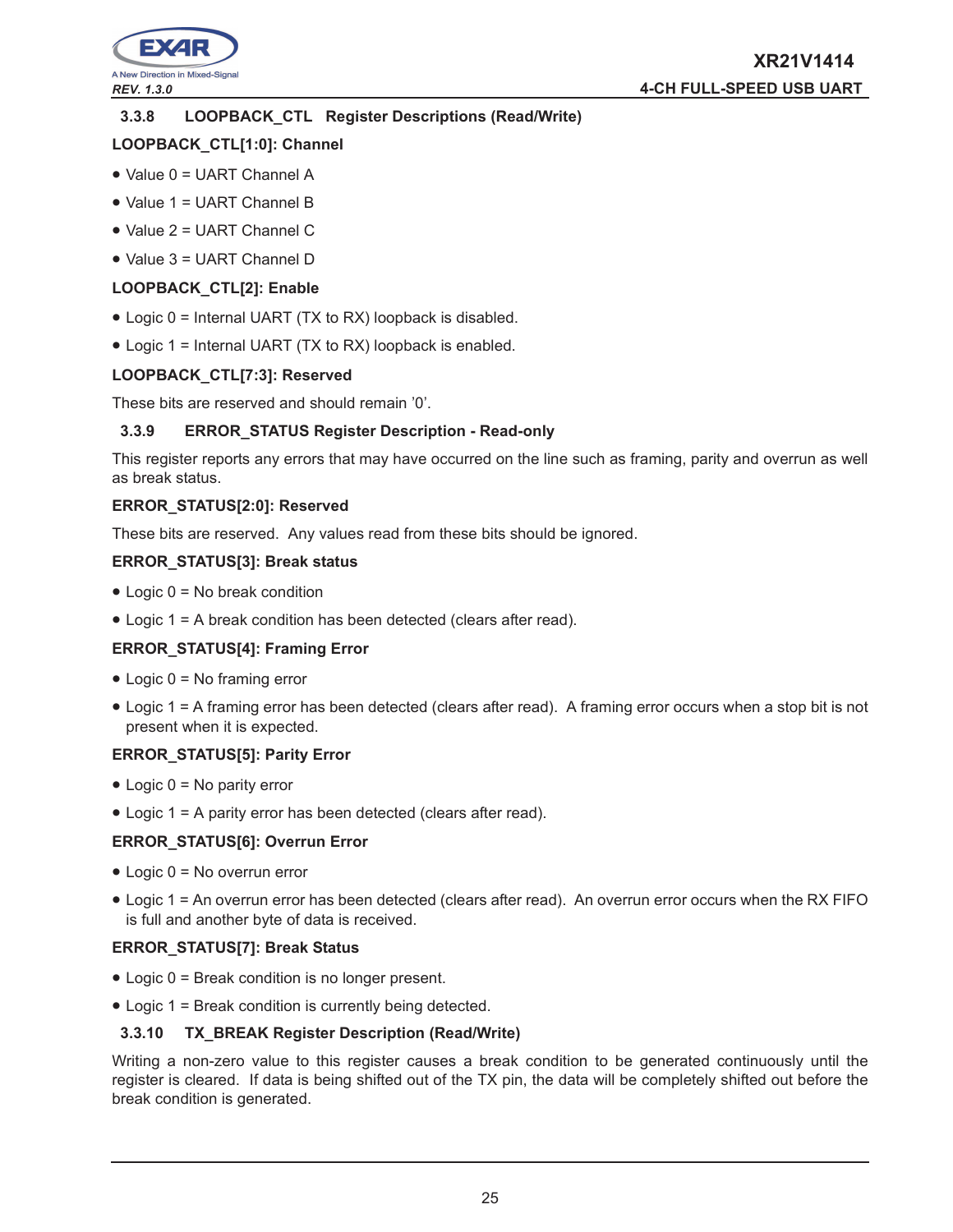# **4-CH FULL-SPEED USB UART** *REV. 1.3.0*



# **3.3.11 RS485\_DELAY Register Description (Read/Write)**

#### **RS485\_DELAY[3:0]: Turn-around delay**

This is the number of bit times the V1414 waits before de-asserting the GPIO5/RTS#/RS485 pin when it is configured for automatic RS-485 half-duplex control.

#### **RS485\_DELAY[7:4]: Reserved**

These bits are reserved and should be '0'.

#### **3.3.12 GPIO\_MODE Register Description (Read/Write)**

#### **GPIO\_MODE[2:0]: GPIO Mode Select**

There are 4 modes of operation for the GPIOs. The descriptions can be found in **"Section 1.5, UART" on page 11**.

| <b>BITS</b><br>$[2:0]$ | <b>GPIO0</b>      | GPIO <sub>1</sub> | GPIO <sub>2</sub> | GPIO <sub>3</sub> | GPIO4             | GPIO <sub>5</sub> | <b>MODE DESCRIPTION</b>                                                                             |
|------------------------|-------------------|-------------------|-------------------|-------------------|-------------------|-------------------|-----------------------------------------------------------------------------------------------------|
| 000                    | GPIO0             | GPIO1             | GPIO <sub>2</sub> | GPIO <sub>3</sub> | GPIO <sub>4</sub> | GPIO <sub>5</sub> | GPIO Mode, All GPIO pins available as GPIO                                                          |
| 001                    | GPIO0             | GPIO1             | GPIO <sub>2</sub> | GPIO <sub>3</sub> | CTS#              | RTS#              | GPIO4 and GPIO5 used for Auto RTS/CTS HW<br><b>Flow Control</b>                                     |
| 010                    | GPIO <sub>0</sub> | GPIO1             | DSR#              | DTR#              | GPIO <sub>4</sub> | GPIO <sub>5</sub> | GPIO2 and GPIO3 used for Auto DTR/DSR HW<br><b>Flow Control</b>                                     |
| 011                    | GPIO0             | GPIO1             | GPIO <sub>2</sub> | GPIO <sub>3</sub> | GPIO <sub>4</sub> | <b>RS485</b>      | GPIO5 used for auto RS-485 half-duplex control                                                      |
| 100                    | GPIO <sub>0</sub> | GPIO <sub>1</sub> | GPIO <sub>2</sub> | GPIO <sub>3</sub> | GPIO <sub>4</sub> | <b>RS485</b>      | GPIO5 used for auto RS-485 half-duplex control<br>after address match (See FLOW CONTROL<br>mode 4). |

#### **TABLE 14: GPIO MODES**

#### **GPIO\_MODE[3]: RS485 Polarity**

- Logic 0 = GPIO5/RTS#/RS485 Low for TX
- Logic 1 = GPIO5/RTS#/RS485 High for TX

#### **GPIO\_MODE[7:4]: Reserved**

These register bits are reserved. When writing to these bits, the value should be '0'. When reading from these bits, they are undefined and should be ignored.

#### **3.3.13 GPIO\_DIRECTION Register Description (Read/Write)**

This register controls the direction of pins configured as GPIO. (Pins configured for UART functions via the GPIO\_MODE register, e.g. RTS# are not controlled or reported in the GPIO\_DIRECTION register.)

#### **GPIO\_DIRECTION[5:0]: GPIOx Direction**

- $\bullet$  Logic  $0 = \text{GPIOx}$  is an input.
- Logic 1 = GPIOx is an output.

#### **GPIO\_DIRECTION[7:6]: Reserved**

These register bits are reserved and should be '0'.

#### **3.3.14 GPIO\_INT\_MASK Register Description (Read/Write)**

Enables / disables generation of a USB interrupt packet at the change of state of GPIO pins when they are configured as inputs.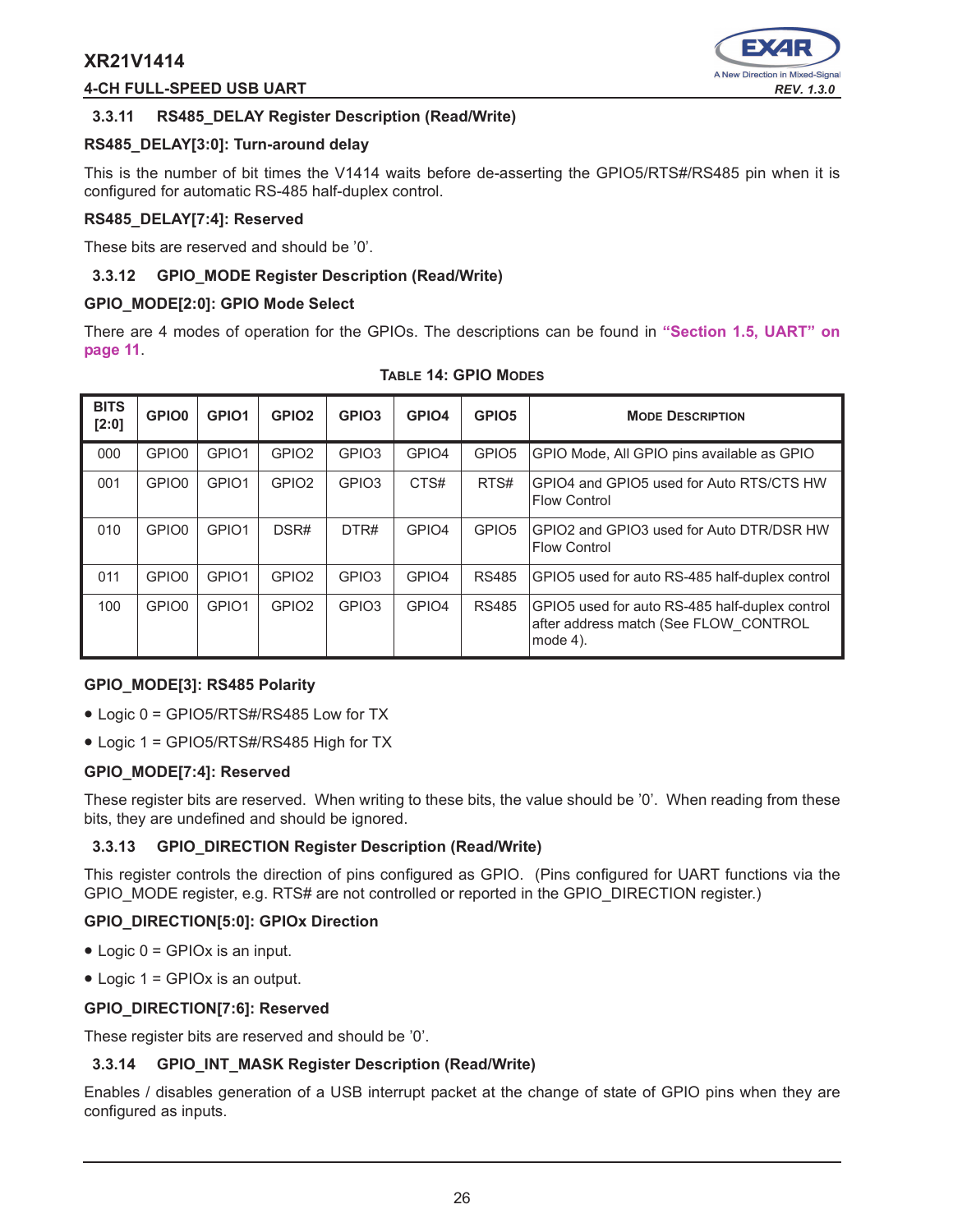

# **GPIO\_INT\_MASK[5:0]: GPIOx Interrupt Mask**

- Logic 0 = A change on this input causes the device to generate an interrupt packet.
- Logic 1 = A change on this input does not cause the device to generate an interrupt packet.

## **GPIO\_INT\_MASK[7:6]: Reserved**

These register bits are reserved and should be '0'.

#### **3.3.15 GPIO\_SET Register Description (Read/Write)**

Writing a '1' in this register drives the GPIO output high. Writing a '0' to a bit has no effect. Bits 7-6 are unused and should be '0'.

# **3.3.16 GPIO\_CLEAR Register Description (Read/Write)**

Writing a '1' in this register drives the GPIO output low. Writing a '0' to a bit has no effect. Bits 7-6 are unused and should be '0'.

## **3.3.17 GPIO\_STATUS Register Description (Read-Only)**

This register reports the current state of the GPIO pin.

#### *3.4 UART Custom Registers*

**TABLE 15: UART CUSTOM REGISTERS**

| <b>ADDRESS</b>    | <b>REGISTER NAME</b>                     | <b>BIT-7</b>   | <b>BIT-6</b>      | <b>BIT-5</b> | BIT-4             | <b>BIT-3</b>      | $BIT-2$     | <b>BIT-1</b>           | <b>BIT-0</b> |
|-------------------|------------------------------------------|----------------|-------------------|--------------|-------------------|-------------------|-------------|------------------------|--------------|
| 0X03              | <b>UART CHAN A CUSTOM</b>                | $\overline{0}$ | 0                 | $\mathbf 0$  | $\mathbf 0$       | $\Omega$          | $\Omega$    | MaxPkt-<br><b>Size</b> | WIDE E<br>N  |
| 0X04              | <b>UART CHAN A</b><br>LOW LATENCY        | 0              | $\Omega$          | $\Omega$     | $\mathbf{0}$      | 0                 | $\Omega$    | $\Omega$               | <b>EN</b>    |
| 0X06              | <b>UART CHAN A</b><br>CUSTOM_INT_PACKET  | $\mathbf 0$    | GPIO <sub>5</sub> | GPIO4        | GPIO <sub>3</sub> | GPIO0             | $\mathbf 0$ | GPIO <sub>2</sub>      | GPIO1        |
| 0X0B              | <b>UART CHAN B CUSTOM</b>                | $\Omega$       | $\Omega$          | $\Omega$     | $\Omega$          | $\Omega$          | $\Omega$    | MaxPktSize             | WIDE_EN      |
| 0X <sub>0</sub> C | <b>UART CHAN B</b><br><b>LOW LATENCY</b> | $\pmb{0}$      | 0                 | $\pmb{0}$    | 0                 | $\mathsf 0$       | $\mathbf 0$ | $\Omega$               | <b>EN</b>    |
| 0X0E              | <b>UART CHAN B</b><br>CUSTOM INT PACKET  | $\mathbf 0$    | GPIO <sub>5</sub> | GPIO4        | GPIO <sub>3</sub> | GPIO <sub>0</sub> | $\Omega$    | GPIO <sub>2</sub>      | GPIO1        |
| 0X13              | <b>UART CHAN C CUSTOM</b>                | $\Omega$       | $\mathbf 0$       | $\Omega$     | $\mathbf{0}$      | $\Omega$          | $\Omega$    | MaxPktSize             | WIDE EN      |
| 0X14              | <b>UART CHAN C</b><br><b>LOW LATENCY</b> | 0              | $\Omega$          | $\Omega$     | $\Omega$          | $\Omega$          | $\Omega$    | $\Omega$               | <b>EN</b>    |
| 0X16              | <b>UART CHAN C</b><br>CUSTOM INT PACKET  | $\pmb{0}$      | GPIO <sub>5</sub> | GPIO4        | GPIO <sub>3</sub> | GPIO0             | $\mathbf 0$ | GPIO <sub>2</sub>      | GPIO1        |
| 0X1B              | UART CHAN D CUSTOM                       | $\pmb{0}$      | $\mathsf 0$       | $\mathbf 0$  | $\mathbf 0$       | $\Omega$          | $\Omega$    | MaxPktSize             | WIDE EN      |
| 0X1C              | <b>UART CHAN D</b><br>LOW_LATENCY        | $\Omega$       | 0                 | $\Omega$     | $\Omega$          | $\Omega$          | $\mathbf 0$ | $\Omega$               | EN           |
| 0X1E              | <b>UART CHAN D</b><br>CUSTOM INT PACKET  | $\mathbf 0$    | GPIO <sub>5</sub> | GPIO4        | GPIO <sub>3</sub> | GPIO0             | $\mathbf 0$ | GPIO <sub>2</sub>      | GPIO1        |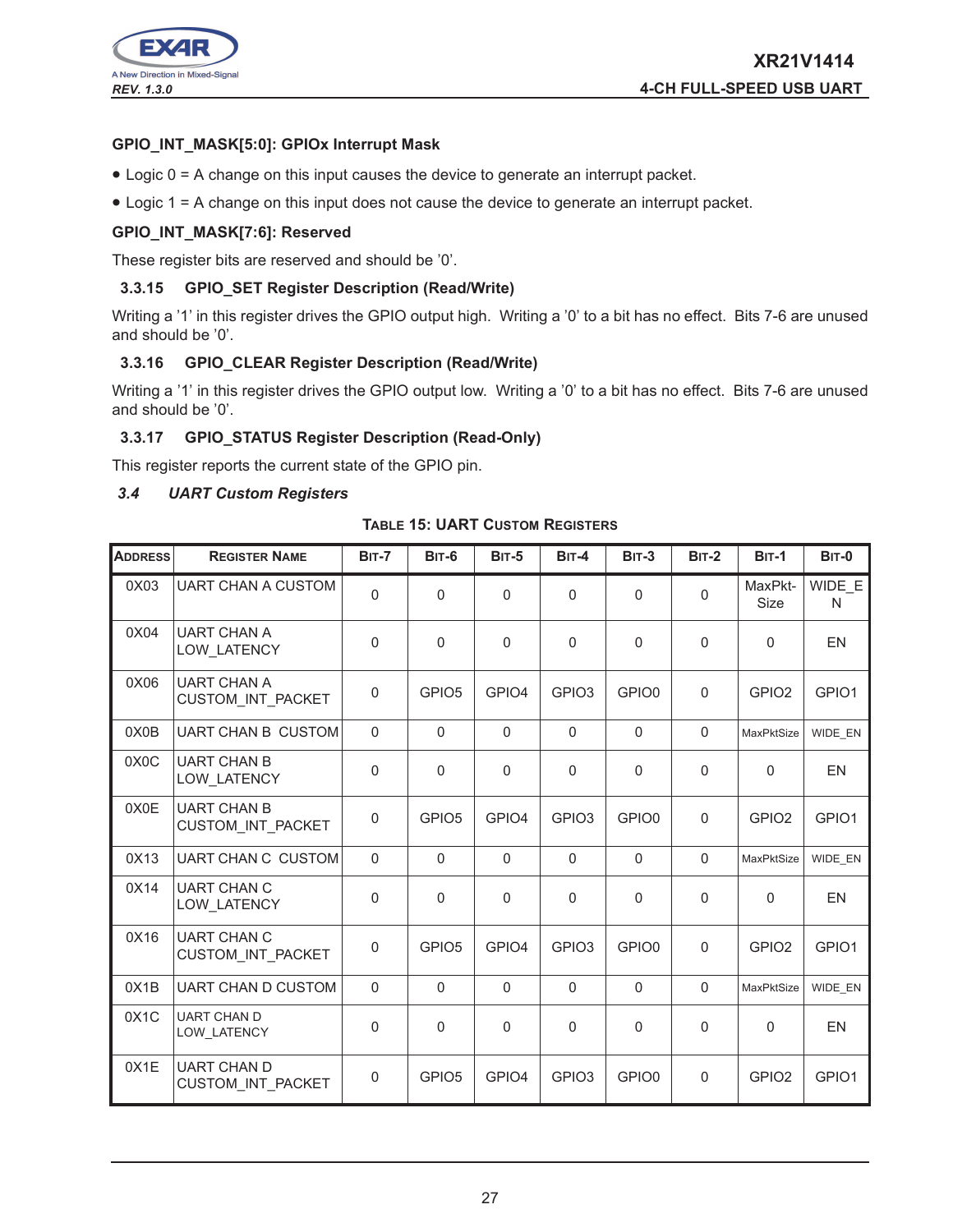# **4-CH FULL-SPEED USB UART** *REV. 1.3.0*



#### **3.4.1 CUSTOM Register Description (Read/Write)**

This register enables the Wide mode functionality for the UART.

## **CUSTOM[0]: Enable wide mode**

- Logic 0 = Normal (7, 8 or 9 bit data) mode
- Logic 1 = Wide mode See **"Section 1.5.1.1, Wide Mode Transmit" on page 11**, **"Section 1.5.2.3, Wide mode receive operation with 7 or 8-bit data" on page 12** and **"Section 1.5.2.4, Wide mode receive operation with 9-bit data" on page 12**.

#### **CUSTOM[1]: Max Packet Size**

 $\bullet$  Logic 0 = bMaxPacketSize = 64 bytes

Logic 1 = bMaxPacketSize = 63 bytes (this bit is automatically set to '1' if the XR21V1414 receives a CDC\_ACM USB command)

#### **CUSTOM[7:2]: Reserved**

These bits are reserved and should remain '0'.

#### **3.4.2 LOW\_LATENCY Register Description (Read/Write)**

This register is automatically set to logic '1' for baud rates below 46921 bps, and can be manually set for baud rates of 46921 bps and higher. This register enables the Low latency feature of the UART. Write to this register following any desired baud rate setting change.

#### **LOW\_LATENCY[0]: Enable Low Latency mode**

- Logic 0 = Receive data is not forwarded from the Rx FIFO until bMaxPacketSize (64 bytes) or timeout (3 characters) has occurred.
- Logic 1 = All data in the RX FIFO is provided to the USB host at the next BULK IN request irrespective of the number of bytes in the FIFO.

#### **LOW\_LATENCY[7:1]: Reserved**

These bits are reserved and should remain '0'.

# **3.4.3 CUSTOM\_INT\_PACKET (Read/Write)**

This register is used to enable / disable GPIO status in the high data byte of the custom interrupt packet. See **Table 16, "Interrupt Packet Format," on page 29** and **Table 18, "Data Field of Customized Interrupt Packet - Exar Vendor Specific," on page 30**.

#### **CUSTOM\_INT\_PACKET[0]: GPIO1**

- Logic 0 = Disable GPIO1 status in custom interrupt packet.
- Logic 1 = Enable GPIO1 status in custom interrupt packet.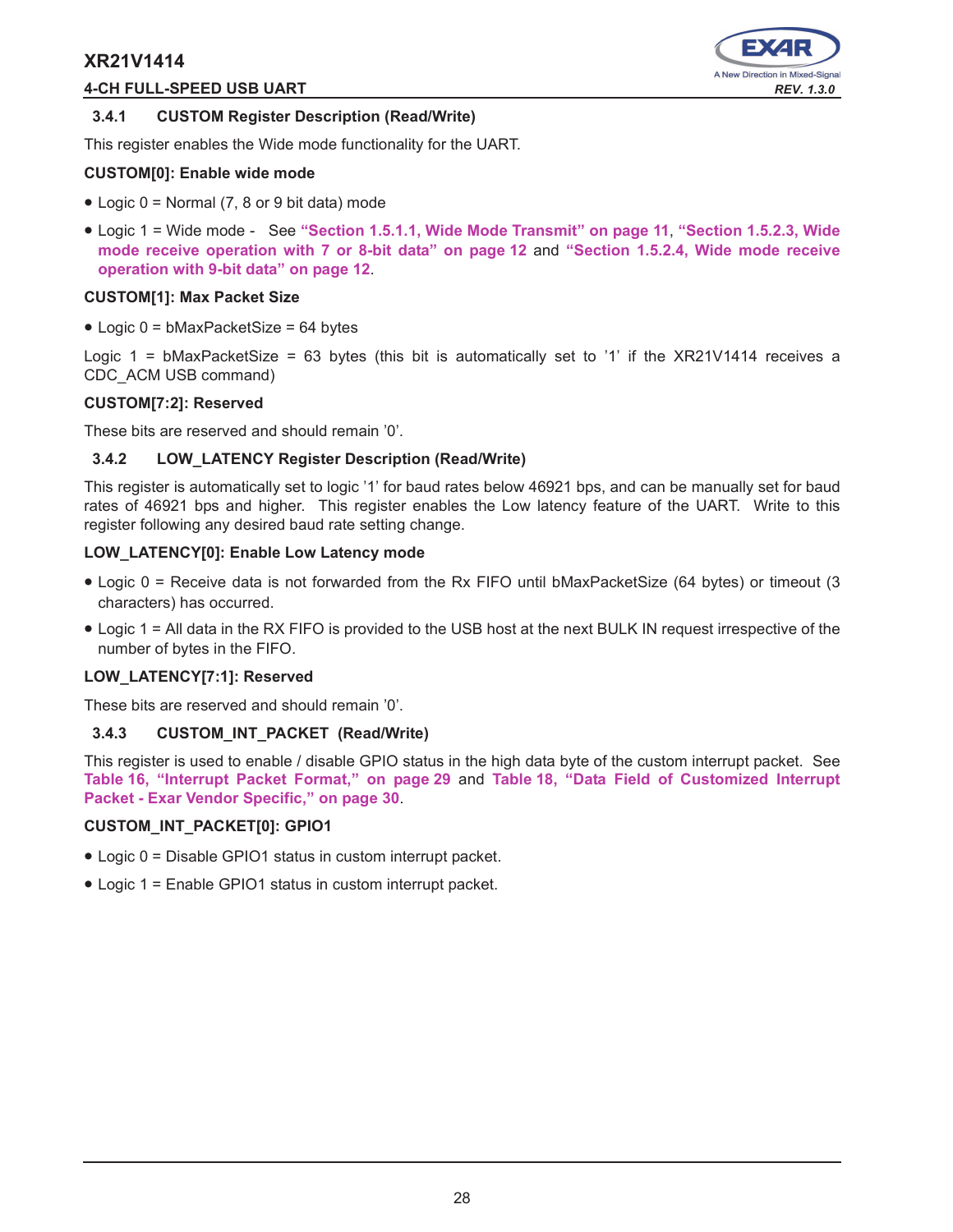

# **CUSTOM\_INT\_PACKET[1]: GPIO2**

- Logic 0 = Disable GPIO2 status in custom interrupt packet.
- Logic 1 = Enable GPIO2 status in custom interrupt packet.

# **CUSTOM\_INT\_PACKET[2]: Reserved**

• This bit is reserved and should remain '0'.

# **CUSTOM\_INT\_PACKET[3]: GPIO0**

- Logic 0 = Disable GPIO0 status in custom interrupt packet.
- Logic 1 = Enable GPIO0 status in custom interrupt packet.

# **CUSTOM\_INT\_PACKET[4]: GPIO3**

- Logic 0 = Disable GPIO3 status in custom interrupt packet.
- Logic 1 = Enable GPIO3 status in custom interrupt packet.

# **CUSTOM\_INT\_PACKET[5]: GPIO4**

- Logic 0 = Disable GPIO4 status in custom interrupt packet.
- Logic 1 = Enable GPIO4 status in custom interrupt packet.

# **CUSTOM\_INT\_PACKET[6]: GPIO5**

- Logic 0 = Disable GPIO5 status in custom interrupt packet.
- Logic 1 = Enable GPIO5 status in custom interrupt packet.

# **CUSTOM\_INT\_PACKET[7]: Reserved**

This bit is reserved and should remain '0'.

#### **TABLE 16: INTERRUPT PACKET FORMAT**

| <b>OFFSET</b>  | <b>FIELD</b>  | <b>SIZE</b><br>(BYTES) | <b>VALUE</b>                                            | <b>DESCRIPTION</b>                                                                                                                                                             |
|----------------|---------------|------------------------|---------------------------------------------------------|--------------------------------------------------------------------------------------------------------------------------------------------------------------------------------|
| $\mathbf{0}$   | bmRequestType | 1                      | 8'b10100001                                             | $D7 = Device-to-host direction$<br>$D6:5 = Class Type$<br>$D4-0$ : = Interface Recipient                                                                                       |
| 1              | bNotification | 1                      | 8'h20                                                   | Defined encoding for SERIAL_STATE                                                                                                                                              |
| $\overline{2}$ | wValue        | $\overline{2}$         | 16'h0000                                                |                                                                                                                                                                                |
| 4              | windex        | $\overline{2}$         | 16'h0000                                                | $D15-8$ = Reserved (0)<br>$D7-0$ = Interface number, 8'h00 for the CDC Com-<br>mand Interface                                                                                  |
| 6              | wLength       | 2                      | 16'h0002                                                | 2 bytes of transferred data                                                                                                                                                    |
| 8              | Data          | $\overline{2}$         | Standard<br>int_status<br>(See Table 17<br>or Table 18) | $D15-7$ = Reserved (0)<br>$D6 = bOverRun$<br>$D5 = b$ Parity<br>$D4 = b$ Framing<br>D3 = bRingSignal (RI)<br>$D2 = bBreak$<br>$D1 = bTxCarrier(DSR)$<br>$D0 = bRxCarrier (CD)$ |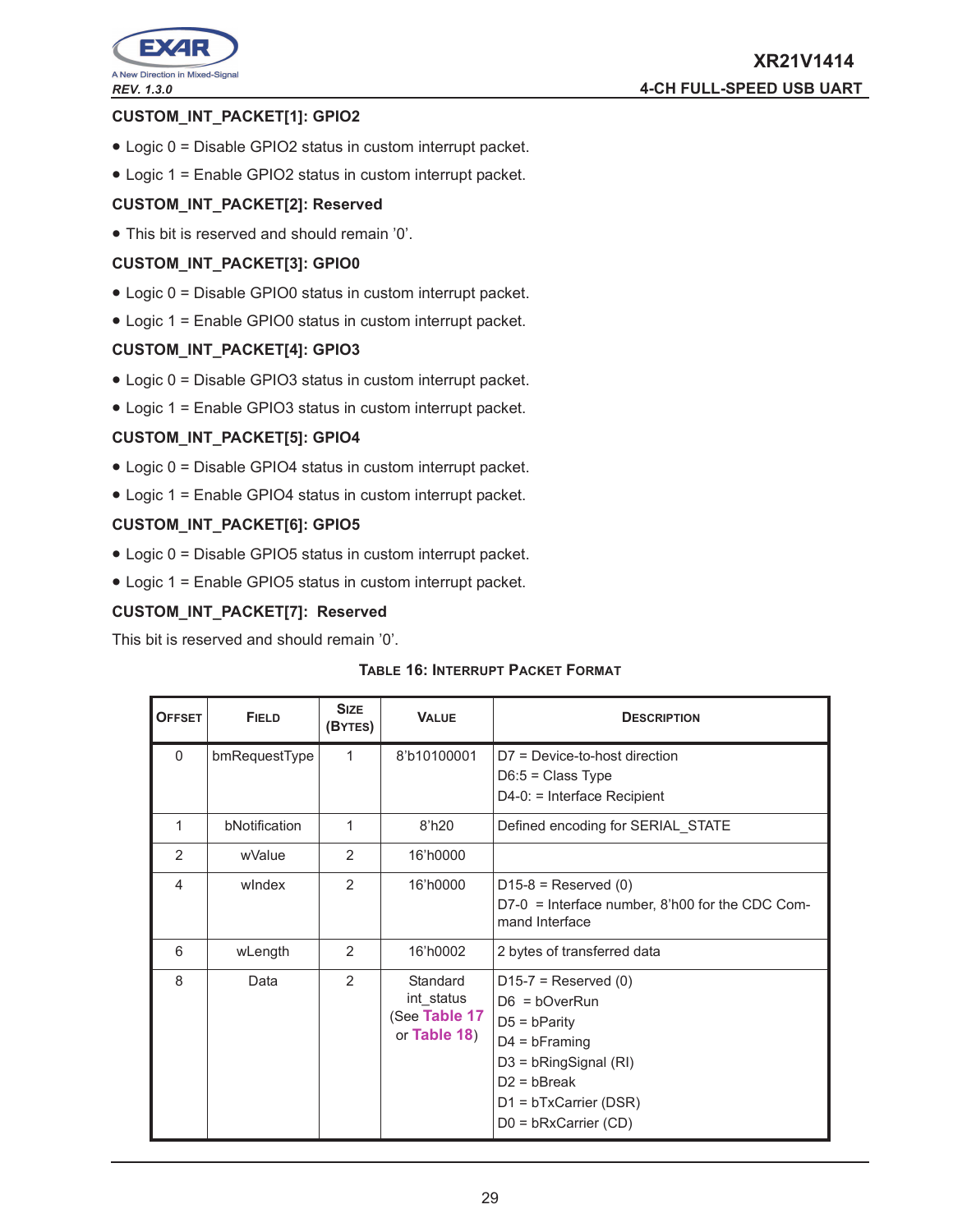# **4-CH FULL-SPEED USB UART** *REV. 1.3.0*



#### **TABLE 17: DATA FIELD OF STANDARD INTERRUPT PACKET**

| BIT(S)                          | <b>FIELD</b>      | <b>DESCRIPTION</b>                                                                                                              |
|---------------------------------|-------------------|---------------------------------------------------------------------------------------------------------------------------------|
| D <sub>15</sub> .D <sub>7</sub> |                   | Reserved (0)                                                                                                                    |
| D <sub>6</sub>                  | bOverRun          | Received data has been discarded due to overrun in the device.                                                                  |
| D <sub>5</sub>                  | bParity           | A parity error has occured.                                                                                                     |
| D4                              | bFraming          | A framing error has occured.                                                                                                    |
| D <sub>3</sub>                  | bRingSignal       | State of ring signal detection of the device.                                                                                   |
| D <sub>2</sub>                  | bBreak            | State of break detection mechanism of the device.                                                                               |
| D <sub>1</sub>                  | <b>bTxCarrier</b> | State of transmission carrier. This signal corresponds to V.24 signal 106 and<br>RS-232 signal DSR.                             |
| D <sub>0</sub>                  | bRxCarrier        | State of receiver carrier detection mechanism of device. This signal corre-<br>sponds to V.24 signal 109 and RS-232 signal DCD. |

If the Exar vendor specific packet mapping is enabled then the data field also includes status for all of the UART / GPIO pins as follows:

## **TABLE 18: DATA FIELD OF CUSTOMIZED INTERRUPT PACKET - EXAR VENDOR SPECIFIC**

| BIT(S)         | <b>FIELD</b>    | <b>DESCRIPTION</b> |
|----------------|-----------------|--------------------|
| 15             | D <sub>15</sub> | Reserved (0)       |
| 14             | D <sub>14</sub> | bGPIO5 (RTS)       |
| 13             | D <sub>13</sub> | bGPIO4 (CTS)       |
| 12             | D <sub>12</sub> | bGPIO3 (DTR)       |
| 11             | D <sub>11</sub> | bGPIO0 (RI)        |
| 10             | D <sub>10</sub> | Reserved (0)       |
| 9              | D <sub>9</sub>  | bGPIO2 (DSR)       |
| 8              | D <sub>8</sub>  | bGPIO1 (CD)        |
| $\overline{7}$ | D7              | Reserved (0)       |
| 6              | D <sub>6</sub>  | bOverRun           |
| 5              | D <sub>5</sub>  | bParity            |
| 4              | D <sub>4</sub>  | bFraming           |
| 3              | D <sub>3</sub>  | bRingSignal (RI)   |
| 2              | D <sub>2</sub>  | bBreak             |
| $\mathbf{1}$   | D <sub>1</sub>  | bTxCarrier (DSR)   |
| 0              | D <sub>0</sub>  | bRxCarrier (CD)    |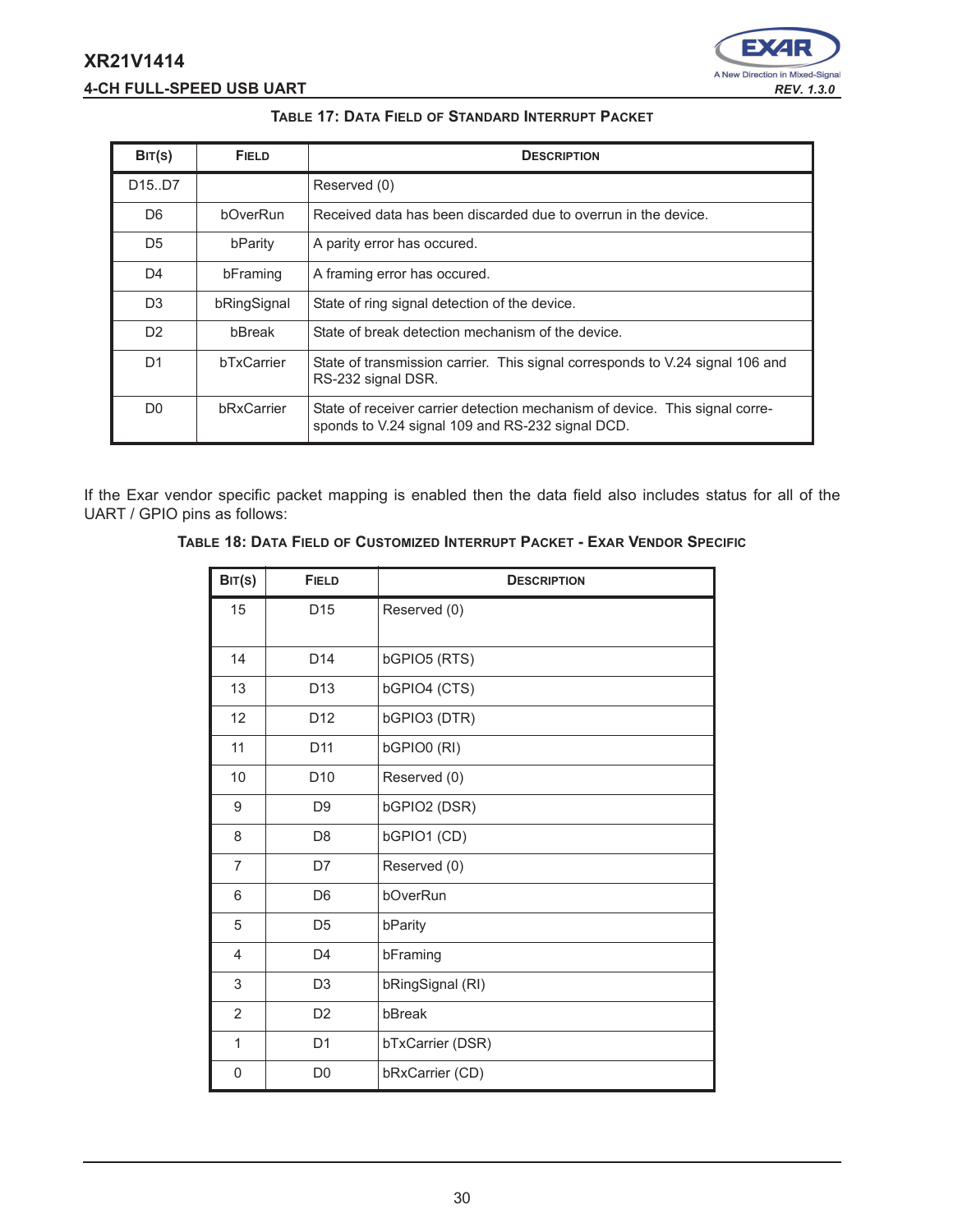

# **4.0 ELECTRICAL CHARACTERISTICS**

#### **TABLE 19: ABSOLUTE MAXIMUM RATINGS**

| <b>PARAMETER</b>                                | <b>RATING</b>     | <b>UNIT</b> |
|-------------------------------------------------|-------------------|-------------|
| Vcc Supply Voltage                              | $+4.0$            |             |
| Input Voltage (all pins except USBD+ and USBD-) | $-0.3$ to $+6.0$  |             |
| Input Voltage (USBD+ and USBD-)                 | $-0.3$ to $+5.75$ |             |
| Junction Temperature                            | 125               | deg. C      |

# *DC ELECTRICAL CHARACTERISTICS - POWER CONSUMPTION*

#### **UNLESS OTHERWISE NOTED: TA = -40<sup>O</sup> TO +85<sup>O</sup>C, VCC IS 2.97 TO 3.63V**

| <b>SYMBOL</b><br><b>PARAMETER</b> |                      | LIMITS<br>3.3V        |            |            | <b>UNITS</b> | <b>CONDITIONS</b> |
|-----------------------------------|----------------------|-----------------------|------------|------------|--------------|-------------------|
|                                   |                      | <b>M<sub>IN</sub></b> | <b>TYP</b> | <b>MAX</b> |              |                   |
| <sup>I</sup> CC                   | Power Supply Current |                       | 16         | 20         | mA           |                   |
| <sup>I</sup> Susp                 | Suspend mode Current |                       | 1.5        | 1.65       | mA           |                   |

# *DC ELECTRICAL CHARACTERISTICS - UART, LOWPOWER & GPIO PINS*

#### **UNLESS OTHERWISE NOTED: TA = -40<sup>O</sup> TO +85<sup>O</sup>C, VCC IS 2.97 TO 3.63V**

| <b>SYMBOL</b>   | <b>PARAMETER</b>           |            | <b>LIMITS</b><br>3.3V | <b>UNITS</b> | <b>CONDITIONS</b> |
|-----------------|----------------------------|------------|-----------------------|--------------|-------------------|
|                 |                            | <b>MIN</b> | <b>MAX</b>            |              |                   |
| $V_{IL}$        | Input Low Voltage          | $-0.3$     | 0.8                   | $\vee$       |                   |
| $V_{\text{IH}}$ | Input High Voltage         | 2.0        | 5.5                   | $\vee$       |                   |
| $V_{OL}$        | <b>Output Low Voltage</b>  |            | 0.3                   | V            | $I_{OL}$ = 4 mA   |
| $V_{OH}$        | Output High Voltage        | 2.2        |                       | V            | $I_{OH} = -4 mA$  |
| I <sub>IL</sub> | Input Low Leakage Current  |            | ±10                   | uA           |                   |
| ЧH              | Input High Leakage Current |            | ±10                   | uA           |                   |
| $C_{IN}$        | Input Pin Capacitance      |            | 5                     | pF           |                   |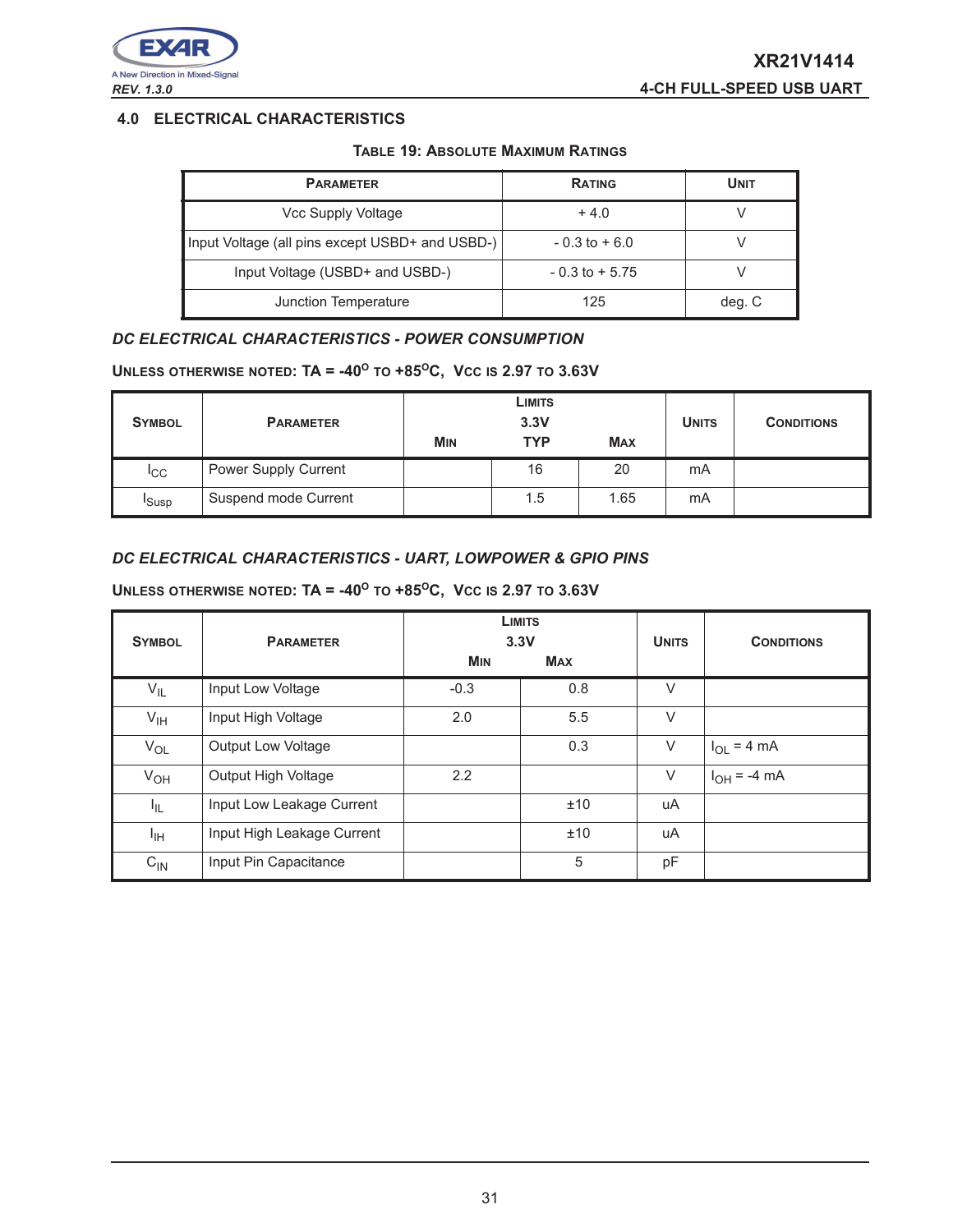

# *DC ELECTRICAL CHARACTERISTICS - USB I/O PINS*

#### **UNLESS OTHERWISE NOTED: TA = -40<sup>O</sup> TO +85<sup>O</sup>C, VCC IS 2.97 TO 3.63V**

| <b>SYMBOL</b>    | <b>PARAMETER</b>           |            | <b>LIMITS</b><br>3.3V | <b>UNITS</b> | <b>CONDITIONS</b>                        |
|------------------|----------------------------|------------|-----------------------|--------------|------------------------------------------|
|                  |                            | <b>MIN</b> | <b>MAX</b>            |              |                                          |
| $V_{IL}$         | Input Low Voltage          | $-0.3$     | 0.8                   | V            |                                          |
| $V_{\text{IH}}$  | Input High Voltage         | 2.0        | 5.5                   | V            |                                          |
| $V_{OL}$         | <b>Output Low Voltage</b>  | 0          | 0.3                   | $\vee$       | External 15 K Ohm to<br>GND on USBD- pin |
| $V_{OH}$         | Output High Voltage        | 2.8        | 3.6                   | V            | External 15 K Ohm to<br>GND on USBD- pin |
| $V_{DrvZ}$       | Driver Output Impedance    | 28         | 44                    | Ohms         |                                          |
| <sup>l</sup> osc | Open short current Current |            | 38.5                  | mA           | 1.5 V on USBD+ and<br>USBD-              |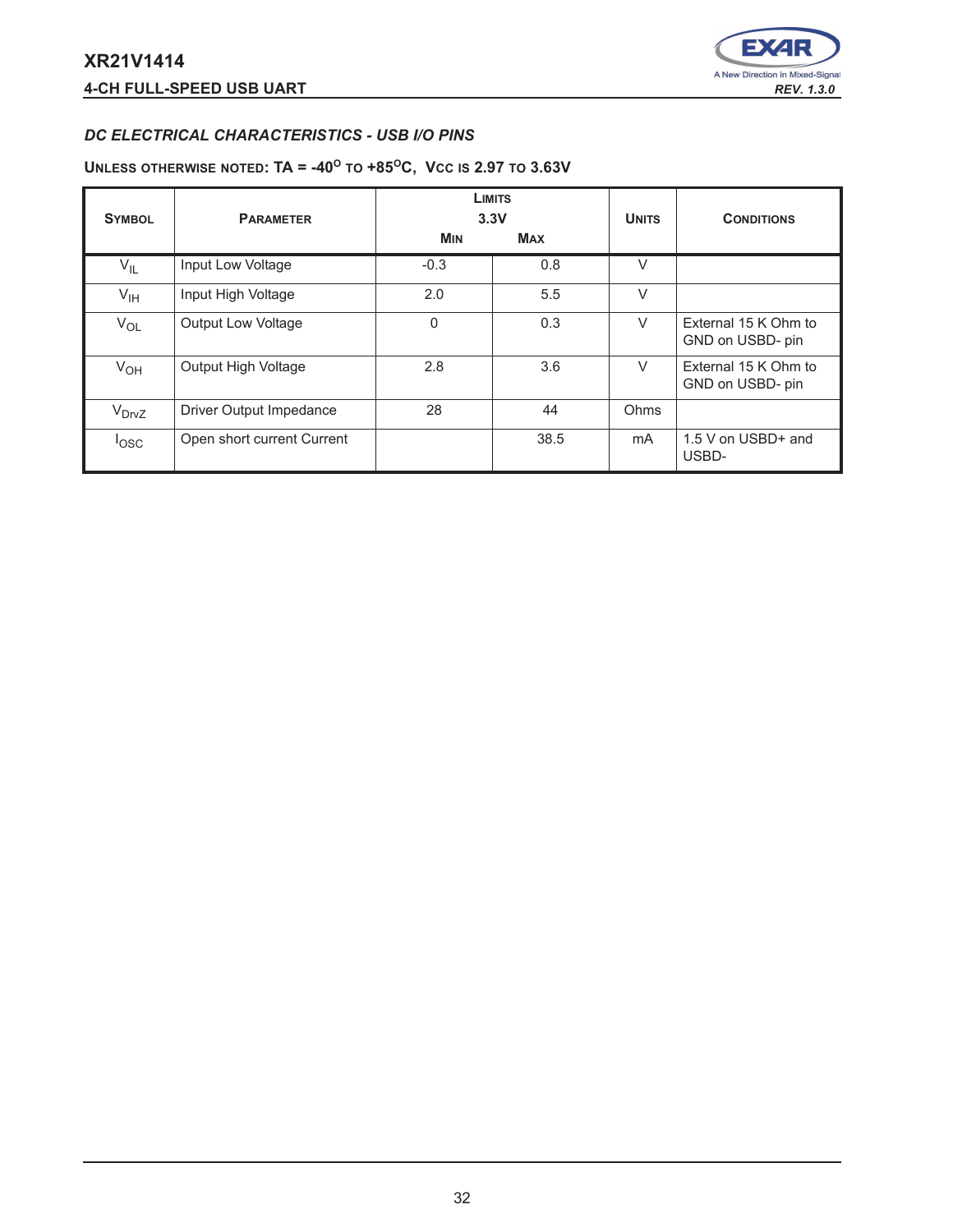

*REV. 1.3.0* **4-CH FULL-SPEED USB UART**

# **PACKAGE DIMENSIONS (48 PIN TQFP - 7 X 7 X 1** mm**)**



*NOTE: TQFP48 theta ja = 64.1 deg. C/W, theta jc = 6.5 deg. C / W. All values are typical.*